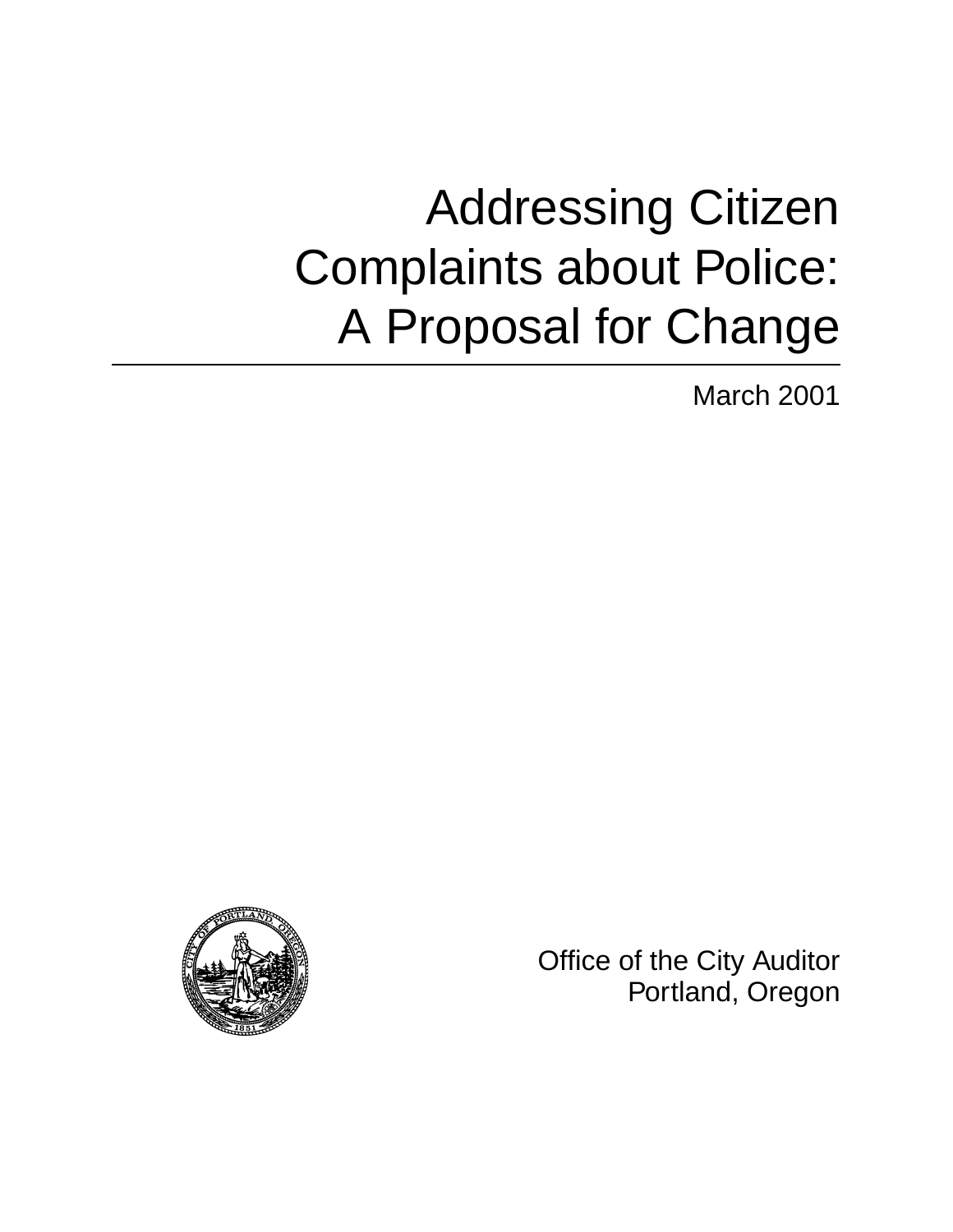

#### CITY OF

**PORTLAND, OREGON**

OFFICE OF THE CITY AUDITOR Audit Services Division

**Gary Blackmer, City Auditor** Richard Tracy, Director of Audits 1221 S.W. Fourth Ave., Room 310 Portland, OR 97204

(503) 823-4005, FAX (503) 823-4459 www.ci.portland.or.us/auditor

#### March 15, 2001

- TO: Vera Katz, Mayor Jim Francesconi, Commissioner Charlie Hales, Commissioner Dan Saltzman, Commissioner Erik Sten, Commissioner Mark Kroeker, Chief of Police
- SUBJECT: Report on the City's process for handling complaints about alleged police misconduct

Attached is Report #282, a study of the City's process for handling complaints about alleged police misconduct. The study was conducted at the request of the City Council, and was not included on our annual Audit Schedule published in February of 2000.

We appreciate the cooperation and assistance we received from staff in the Police Bureau, the Mayor's and other Commissioner's Offices, and members of the public in conducting and preparing the report.

'BLACKMER City Auditor

Audit Team: Richard Tracy Ken Gavette Kathleen Taylor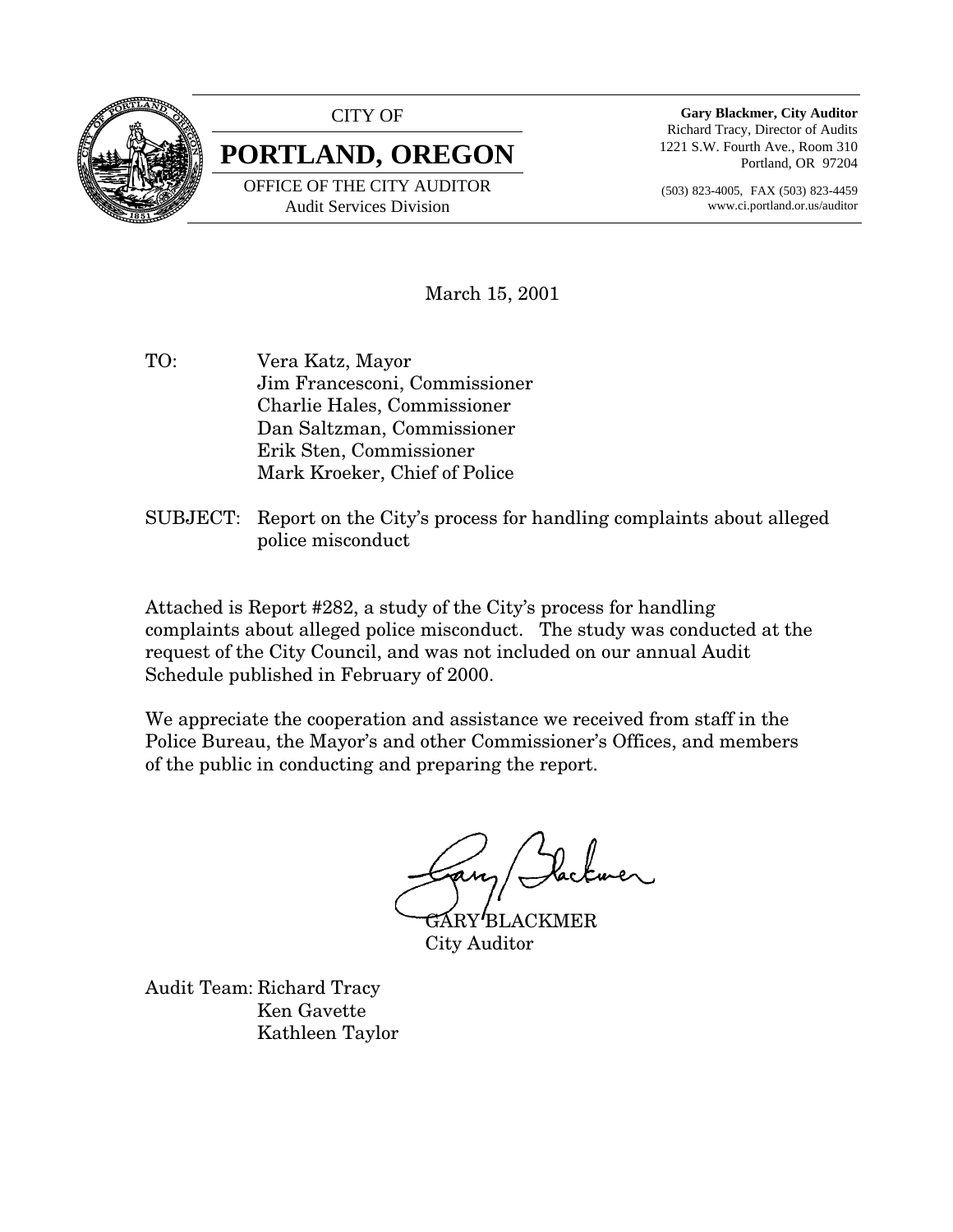### Study Results

**Purpose of this report** The City of Portland is widely recognized as having a relatively effective police oversight system. Experts we spoke with and literature we reviewed indicated that Portland's Police Internal Investigation Auditing Committee (PIIAC) is one of the better police oversight systems in the country. Nevertheless, the City Council and the community have raised a number of concerns about the effectiveness of the current system for handling citizen complaints about police misconduct. At a January 11, 2001 hearing, the City Council asked the City Auditor to study oversight systems in other cities, review the recommendations of the 2000 PIIAC Work Group, and to propose changes to strengthen our police complaint system.

> This report was not conducted in accordance with generally accepted government auditing standards. Effective January 2001, PIIAC became part of the Office of the City Auditor, and as a result the Auditor is not organizationally independent as required by standards. However, we took due professional care in conducting interviews, obtaining evidence, and analyzing the literature. Conclusions and recommendations are based on our best professional judgment.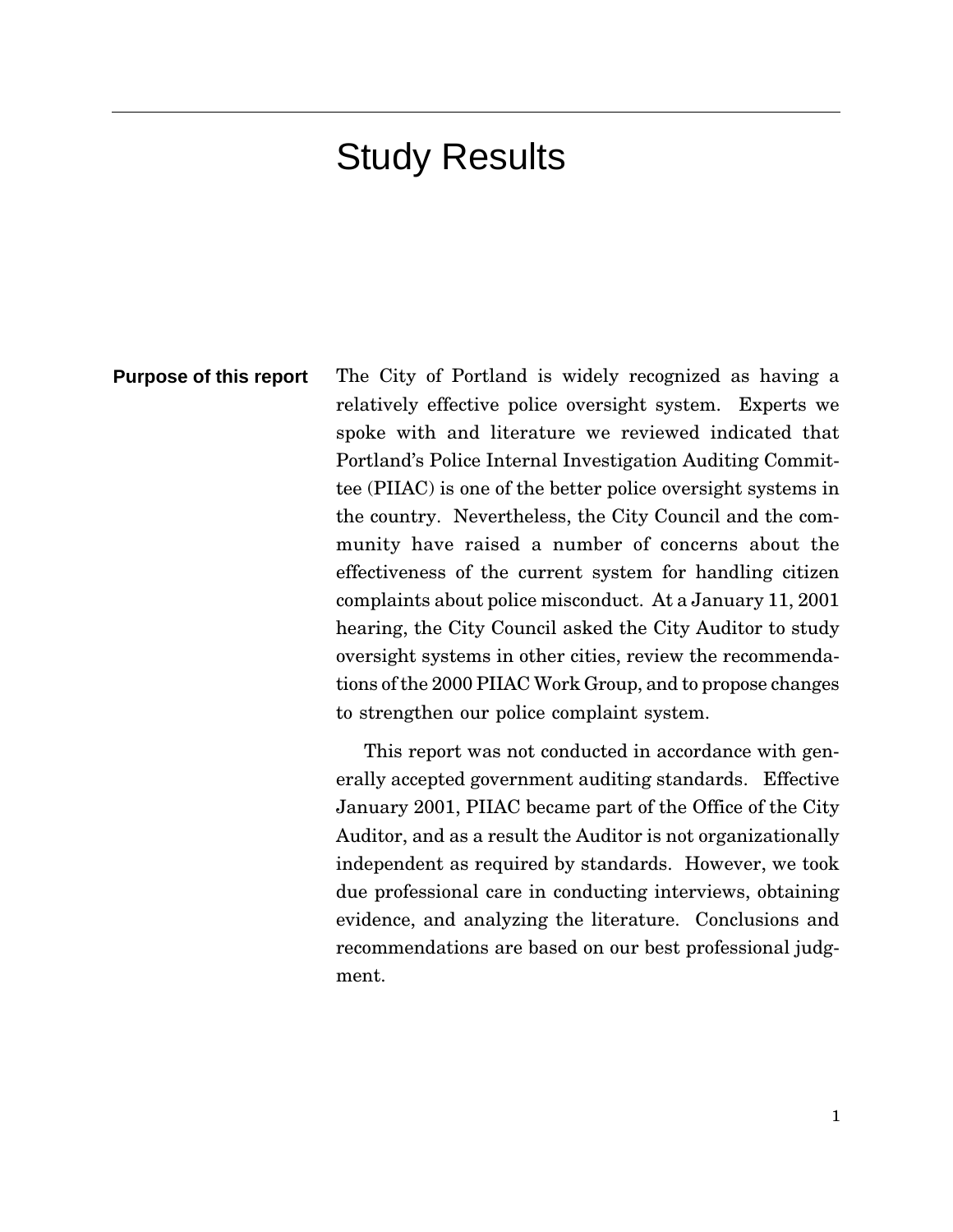To conduct this study we reviewed literature and relevant publications, interviewed experts and knowledgeable parties, visited three cities with highly regarded oversight systems, and followed up on the status of recommendations from previous audit work. **Methodology**

> We reviewed two PIIAC Work Group reports issued in October of 2000. These reports proposed two approaches for changing the current oversight process. We listened to public testimony regarding these reports on January 17, 2001. We interviewed eight Work Group members from both the majority and minority positions. We also reviewed available interviews and notes used by the Work Group members to draft their reports.

> We interviewed four nationally known experts in the field of police work and oversight systems. Our interviews included Dr. Samuel Walker, University of Nebraska at Omaha, Dr. Robert Worden, New York University at Albany, Dr. Richard Terrill, Georgia State University, and Dr. Ken Adams, Indiana University.

> We reviewed available professional literature on oversight systems, as well as numerous newspaper articles on specific systems from around the country.

> The City Auditor and one staff member visited the cities of Minneapolis, San Francisco and San Jose. These three cities are widely reported as having effective police oversight systems. In each city we interviewed the director of the program and representatives from the local police agency. To gauge public sentiment toward the systems, we also interviewed in person, or by phone, community representatives from local civil rights organizations or copwatch groups.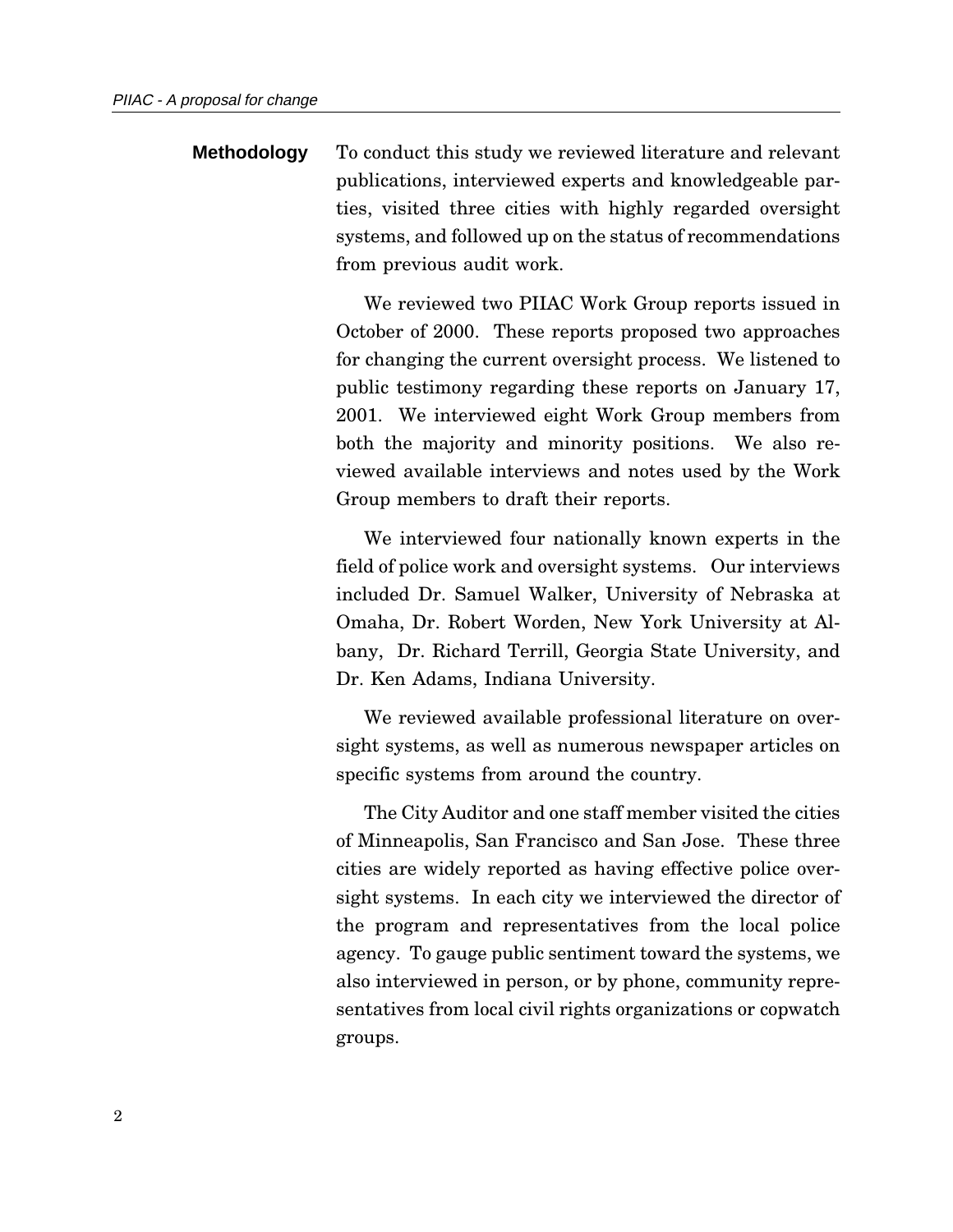Finally, we conducted a detailed follow-up of recommendations contained in our 1993 audit report *Portland's Systems for Handling Citizen Complaints About Police Misconduct Can Be Improved*. Over a three week period, staff from Audit Services reviewed internal control systems in the Internal Affairs Division of the Police Bureau to determine actions taken to address weaknesses in case management methods and the Early Warning System.

#### **No conclusive evidence that civilian oversight improves police behavior or citizen satisfaction**

Our review of literature and interviews with experts found that there is little evidence to support the contention that any particular system of police oversight is more effective than another.

We asked Task Force members and national experts for empirical evidence to support the assertion that civilian review boards are effective deterrents to police misconduct, but found that convincing empirical evidence is lacking or inconclusive. A recent report published in the Journal of Criminal Justice concluded that the positive effects of review boards is "not supported by the data." The researchers found that the variable with the most influence on police behavior is the average age of the police force. That is, younger police forces have more complaints than older police forces.

In addition, a detailed study of police accountability in fourteen large U.S. cities by the Human Rights Watch organization found that police misconduct "is persistent" in all cities, and that complainants face "enormous barriers" regardless of the type of oversight employed. They report that "efforts to make meaningful reforms have fallen short"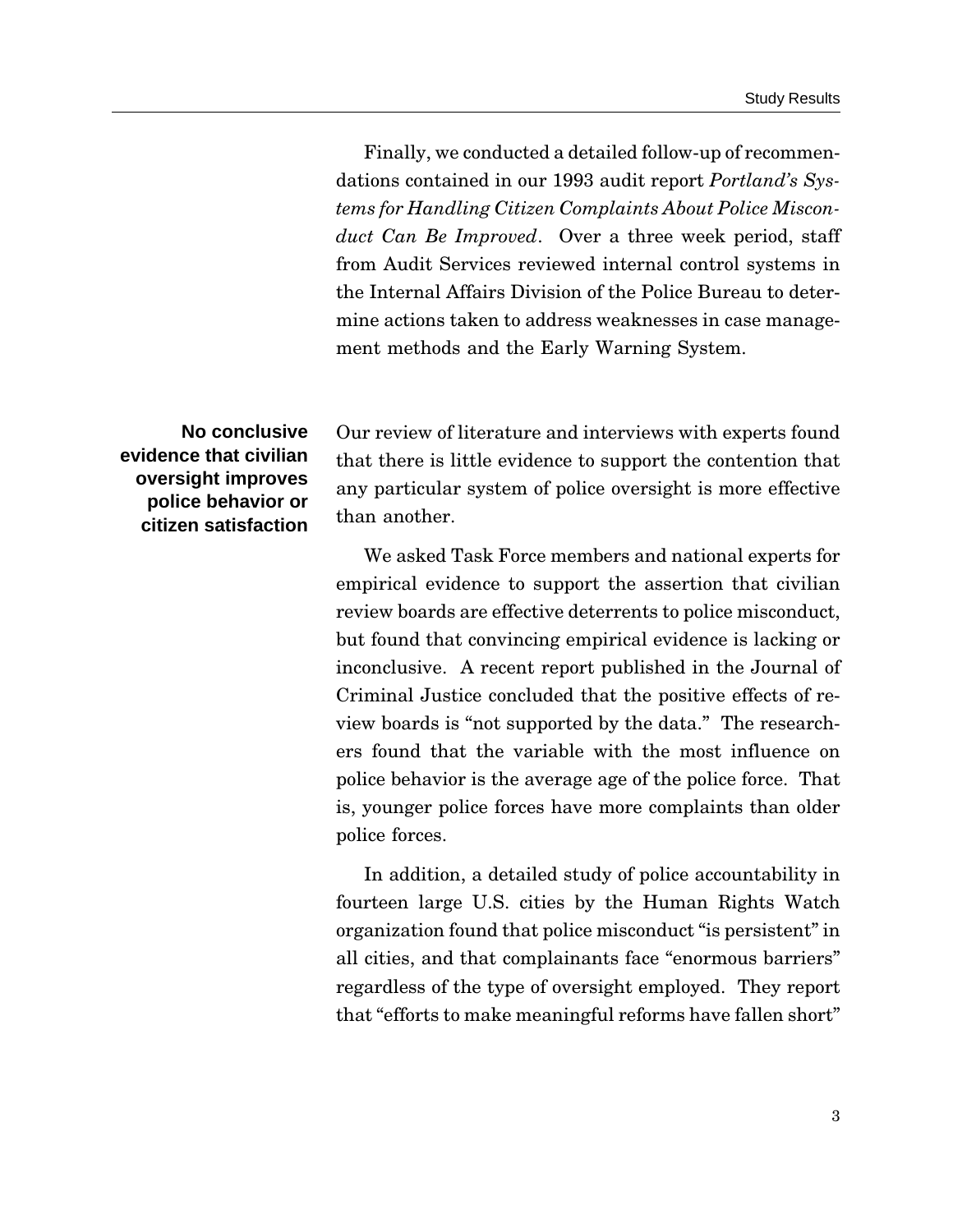despite claims to the contrary. The City of Portland, along with Minneapolis, is mentioned as having relatively effective, though "imperfect" oversight systems.

The Human Rights Watch Report also found that cities had common shortcomings in recruitment and training of police officers, and in using historical data to identify officers with multiple complaints. The report contained specific examples of police misconduct involving officers who might have been stopped before committing egregious acts had they been identified, and counseled, or disciplined as part of an early warning system. These weaknesses were also pointed out in our 1993 audit of PIIAC and IAD.

In addition, we spoke with a researcher at Indiana University who is working on a satisfaction study of participants in civilian oversight systems in six cities, including both Portland and Minneapolis. Although he has only completed a preliminary analysis and is not ready to release a full report, he told us that there is no significant difference in satisfaction in cities he studied. The one aspect that showed a significant positive difference was that citizens are more satisfied reporting their complaints to an agency outside the police department.

The basic goals of a police oversight system are to improve police accountability to the public, and to provide the opportunity for a fair and open resolution of complaints against the police. A police oversight system must reflect the needs of the individual community. **Goals of a police oversight system**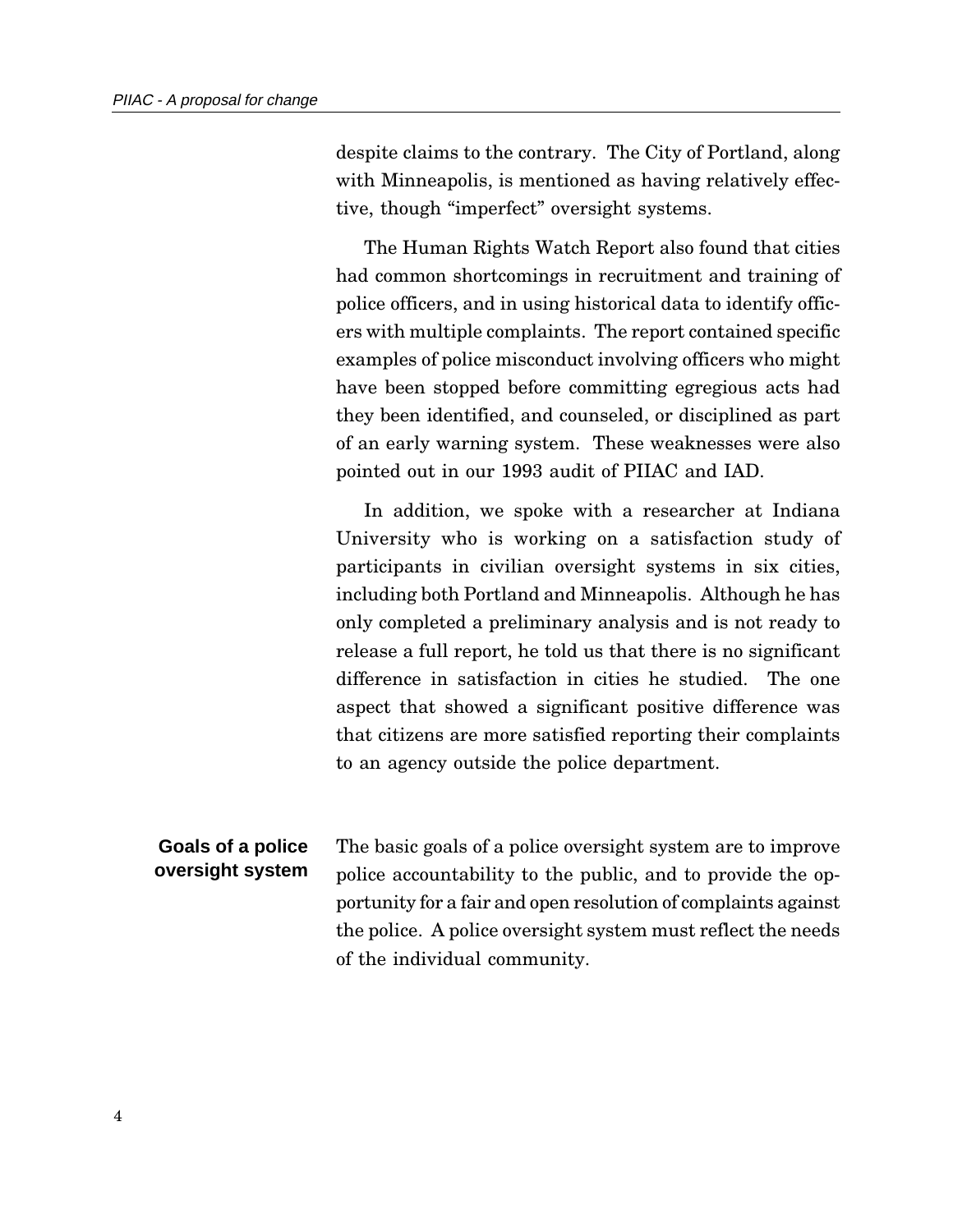Our study reveals that Portland citizens have several core values concerning police oversight. These values, or goals, were mentioned repeatedly in public testimony and in our interviews with local task force members, PIIAC members, and outside experts:

- Improve officer behavior
- Improve public trust
- Improve Bureau policies and procedures
- Ensure thorough and fair investigations

According to one leading national expert, Dr. Douglas Perez, an effective police oversight system should possess the following attributes:

- <u>Legitimacy</u> The process should be perceived as fair by participants and the community at large
- Integrity The process should have procedures that ensure a thorough and fair hearing and resolution of complaints
- Learning The process should provide feedback to decision-makers so that meaningful improvements can be made to the complaint process and the police department.

Our evaluation of the current PIIAC system and our proposals for change are made in consideration of their impact on, and support for these goals and values.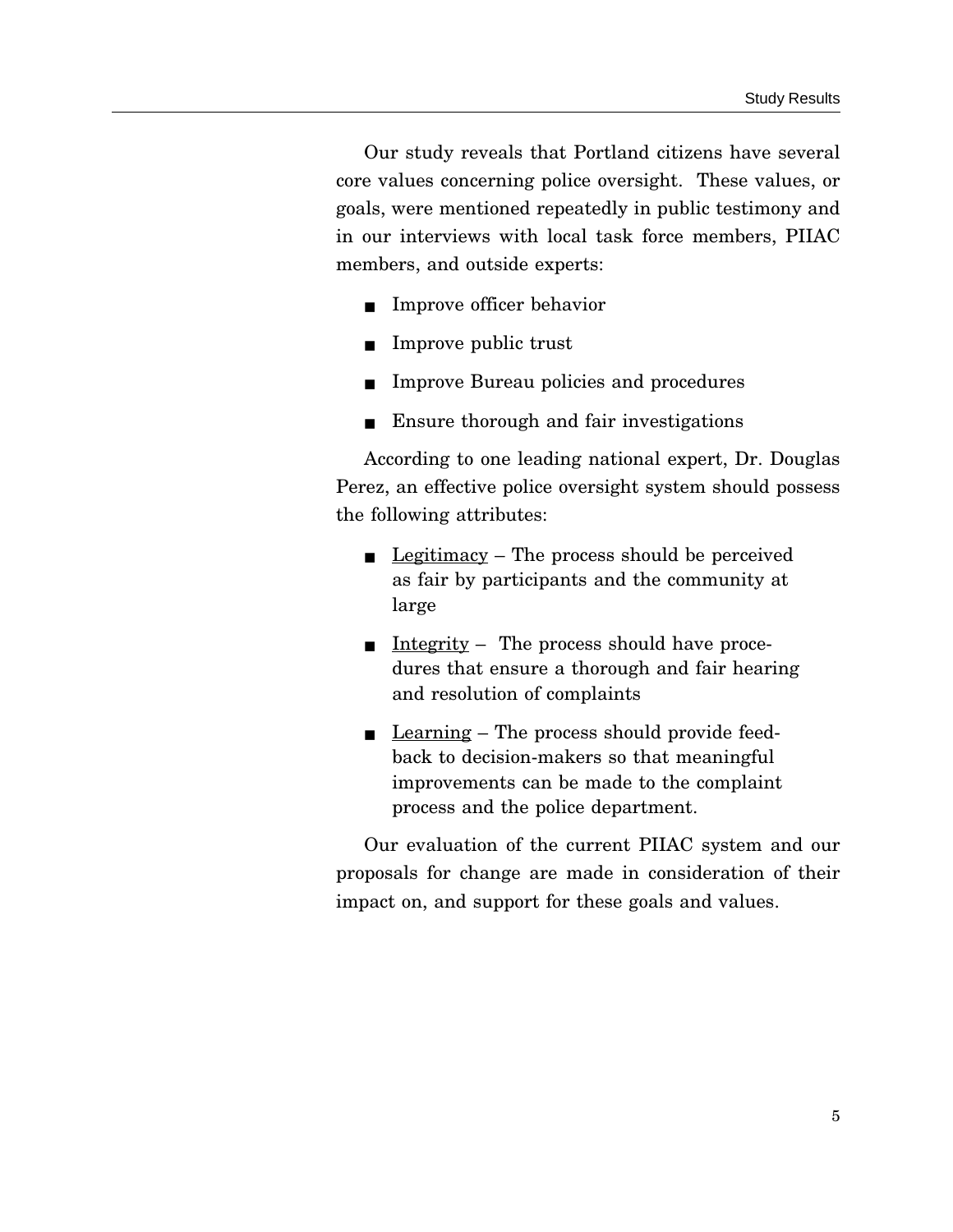| <b>Strengths of our</b><br>current system | Despite the current concerns with the PIIAC model, it has<br>unique strengths relative to other systems we reviewed.<br>Specifically, our system:                                                                       |
|-------------------------------------------|-------------------------------------------------------------------------------------------------------------------------------------------------------------------------------------------------------------------------|
|                                           | provides more opportunity for open, public<br>debate                                                                                                                                                                    |
|                                           | offers more opportunities for complainant<br>$\blacksquare$<br>appeals to a public body                                                                                                                                 |
|                                           | places emphasis on recommendations for im-<br>provement, and                                                                                                                                                            |
|                                           | is relatively less adversarial and legalistic                                                                                                                                                                           |
| Weaknesses of our<br>current system       | Despite the strengths of the existing complaint handling<br>system, we conclude that the current system has a number<br>of weaknesses that inhibit success and effectiveness. The<br>primary weaknesses are as follows: |
|                                           | Trust in the process                                                                                                                                                                                                    |
|                                           | Many members of the community have little confidence                                                                                                                                                                    |

Many members of the community have little confidence that the system can objectively handle citizen complaints. Improved public trust is seen as the most important goal of a revised system. Several citizens we talked to believe that citizens are reluctant to come forward with complaints because they fear retaliation and believe that the system is impotent. Many voiced the concern that police officers are not able to investigate members of their own police force objectively.

In addition, police officers express concerns about the legitimacy of the process. Several police officials we spoke with were concerned about the objectivity of citizen advisors and their ability to make informed judgements without a background in police work.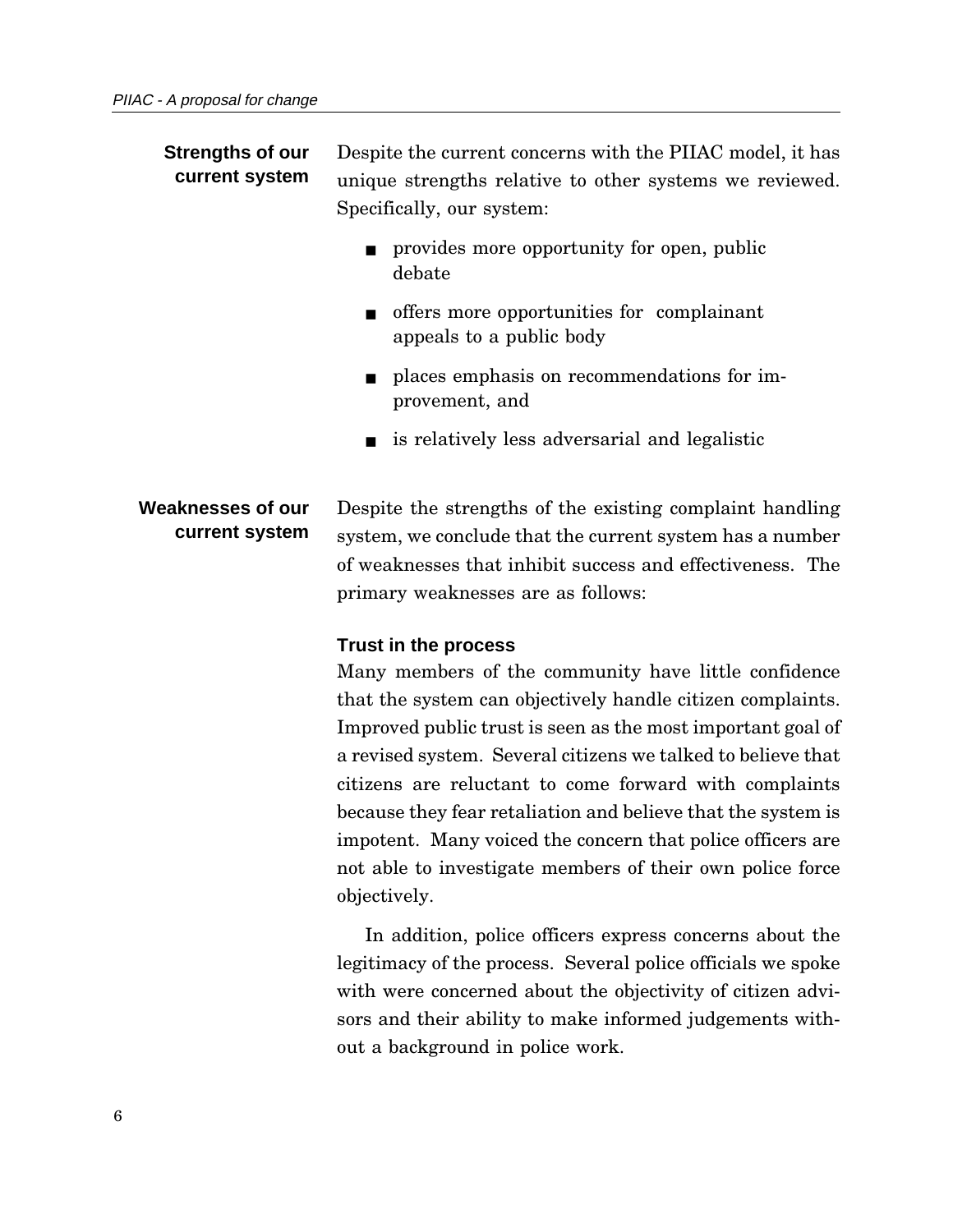#### **Integrity**

While the current system has procedures for case review and appeal at several points, the credibility of the PIIAC system is harmed because untrained citizen volunteers are asked to review the thoroughness and adequacy of police investigations. Citizen Advisors have pointed to their lack of training as a significant impediment to doing a consistently thorough job of case review. Thus, the current process does not provide adequate assurance that IAD is doing thorough investigations and that findings are based on objective information.

#### **Timeliness of investigations**

City Council, police managers, PIIAC citizen advisors, and others agreed that the current process takes too long. Our 1993 audit found that complaints took a median of 70 days to resolve, with several cases taking more than 100 days. Recently, complaints have taken as long as two years to complete. To address the current backlog of complaints, the Bureau doubled the number of investigators in the Fall of 2000.

#### **Bureau implementation of the Early Warning System, and complainant notifications**

In our 1993 audit of the complaint system, we found that the Bureau was not doing an adequate job of tracking information needed to identify officers for command counseling as part of the early warning system. Our recent follow-up work has concluded that the Bureau still cannot provide assurance that the Early Warning system is working as intended. In addition, IAD is not consistently notifying complainants about the status of complaints. Although required to notify complainants every six weeks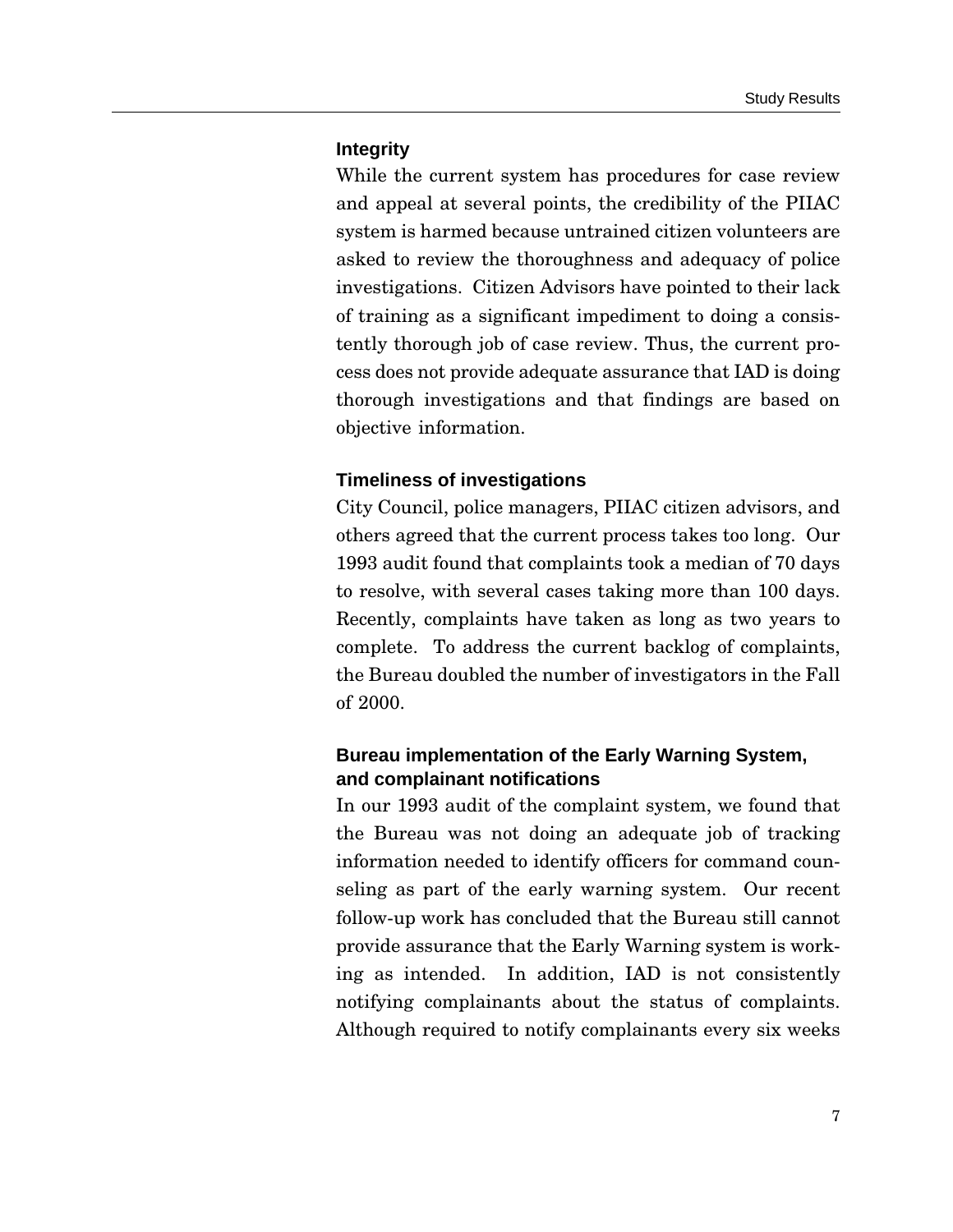about the status of their complaint, we found through limited testing that this standard was met in only two of seventeen cases. This is an important function which directly relates to complainant satisfaction and community trust.

#### **Description of other city models**

During the week of February 22-27, the City Auditor and a staff member visited the cities of Minneapolis, San Francisco, and San Jose. These three cities were recommended to us by Task Force members, outside experts, and general literature as having effective police oversight systems. Our purpose in visiting and reviewing these systems was to learn how they operate, to assess their strengths and weaknesses, and to identify features that would work for Portland.

#### **Minneapolis**

Minneapolis' Civilian Review Board is made up of seven board members, an Executive Director, two investigators (recently reduced from three) and two support staff. Three of the Board members and the Board Chair are appointed by the Mayor. Four other Board members are appointed by a vote of the thirteen City council members.

Complaints are made directly to the CRA office. After a preliminary review, the Director decides whether a case will be dismissed, mediated, or investigated. A complainant who is not satisfied with this preliminary decision can appeal to the Board. The Board decides at its next meeting whether to begin a full investigation. After further investigation by CRA staff, the Director makes a decision if there is probable cause that a violation has occurred. If no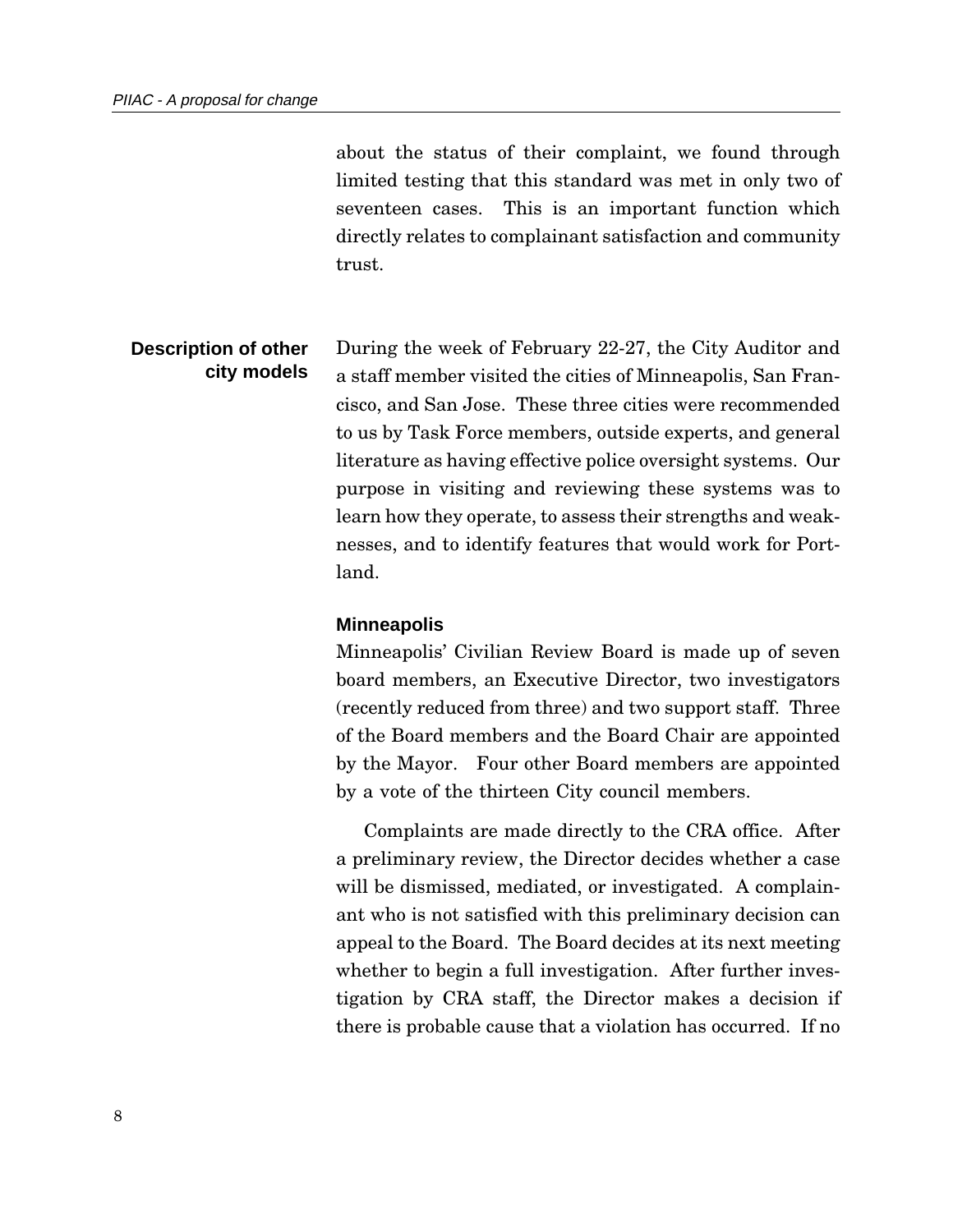probable cause is found, a complainant can again appeal in a closed hearing – this time with only the Board Chair. If the Board Chair decides there is probable cause, the case is either settled by the officer, or taken to a private evidentiary hearing. The complainant is only allowed to attend the hearing to testify as a witness. The Director told us that evidentiary hearings are rare, the last was held in March of 2000. The Director told us that they do not make policy and procedure recommendations to the Police Department.

#### **San Francisco**

The San Francisco Office of Citizen Complaints (OCC) is an investigative agency under the direction of the Police Commission, a body of five citizens appointed by the Mayor, who also have responsibility for overseeing the Police Department. The staff is comprised of a Director, two trial attorneys, 19 investigators, an information systems analyst, and six administrative support persons.

Complaints against police are filed at the OCC office, or at other city facilities. After an investigation by a staff member, the Director makes a decision on the finding. Either the complainant or the officer can appeal the finding. After a private hearing, the Director makes the final decision as to the disposition. Disputes between the OCC and the Police Department may go the Police Commission for resolution. If the officer's discipline is more than 10 days suspension it must go before the Police Commission in public session. We were told the Police Commission has not held a public hearing in three years.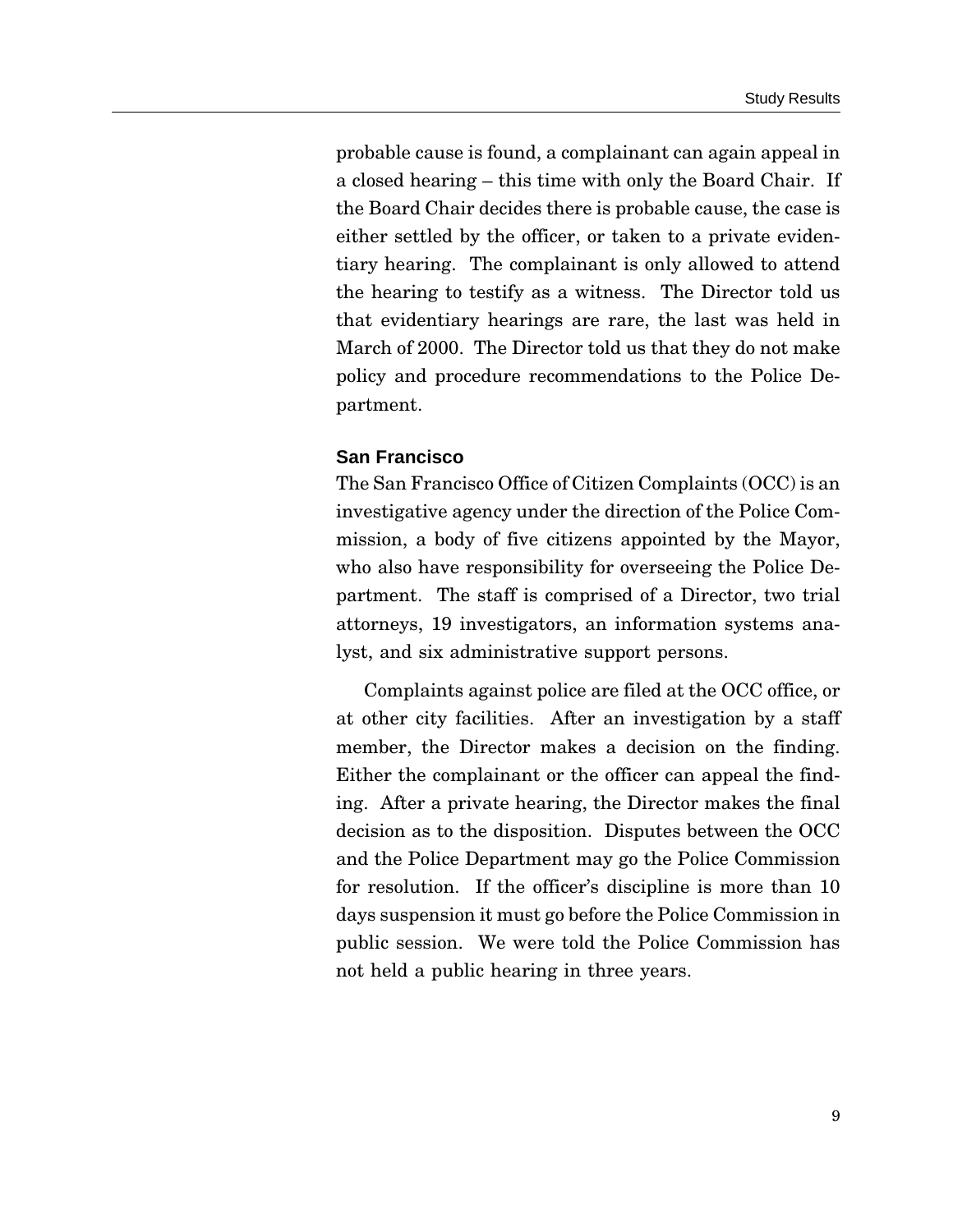#### **San Jose**

The San Jose Office of the Independent Auditor is made up of the Independent Police Auditor (IPA), an assistant director, a person to handle outreach, a person to handle intake, and two support staff. The IPA is given a four year appointment by the Mayor and City Council, and can only be removed by a vote of ten of the eleven members.

Complaints can be made directly to either the Police Department or the IPA office. The Police Department and the IPA office share a computer complaint management system. Each office knows which cases are open and closed along with relevant information about them. The responsibility for conducting investigations lies with the Police Department Internal Affairs Division. The IPA and her assistant have the authority to sit in on investigation interviews and ask questions of officers through a department representative. She can conduct follow-up investigations and request that more investigative work be done when needed. Disagreements between the IPA and Internal Affairs are resolved by the City Manager. The IPA has recently initiated a citizen advisory committee to increase outreach and to give advice on recommendations for police policies and procedures.

1) Citizens express dissatisfaction with police review systems in these cities. Community representatives we spoke with in Minneapolis and San Francisco reported that community members are reluctant to report complaints because they do not think the system will be responsive. In general, representatives said they do not trust that the **General observations**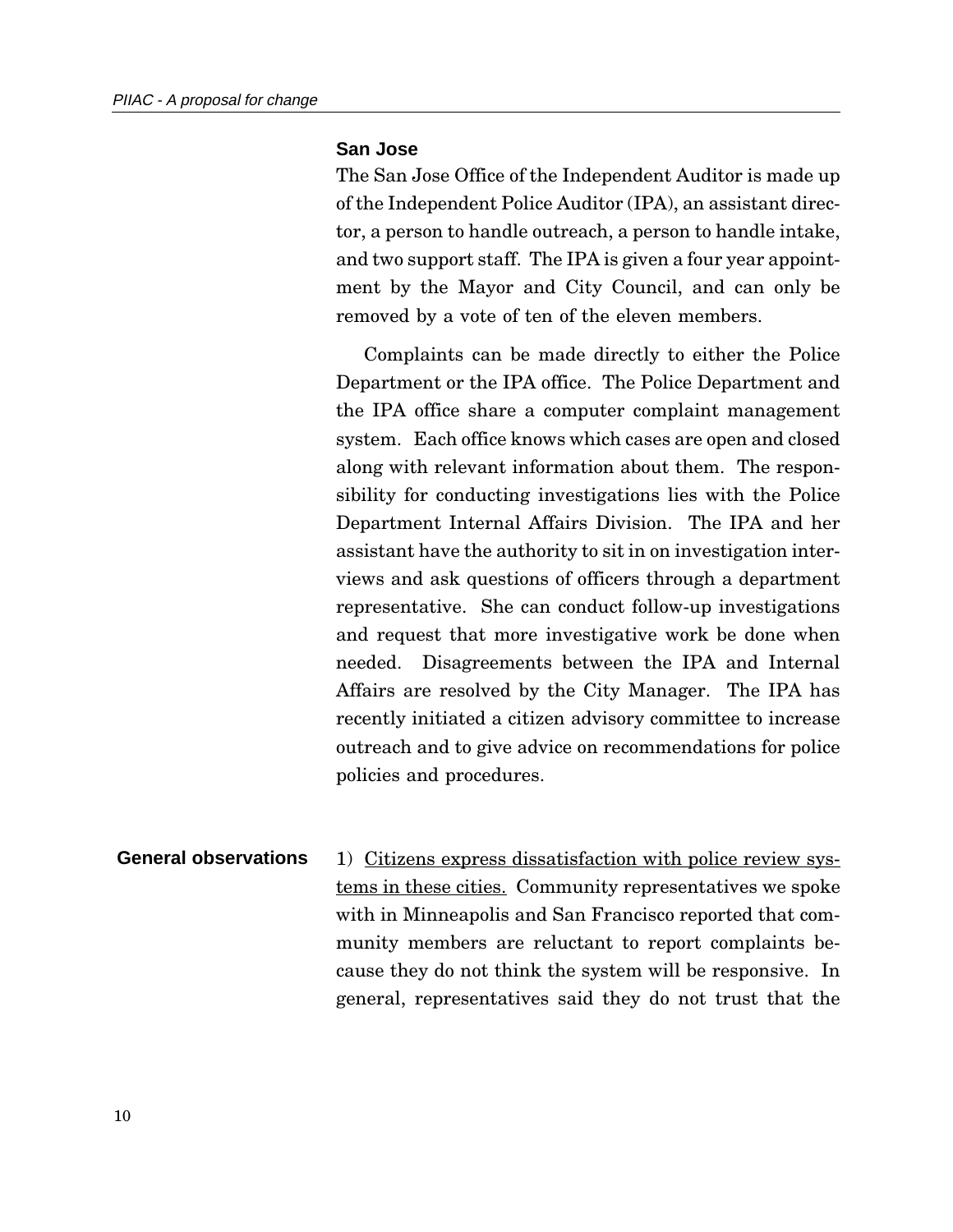system will operate fairly and objectively. Literature we reviewed about San Jose revealed similar community feelings.

Lack of support may stem from the low sustained rate of complaints. According to national experts and community representatives in the other cities, citizens appear to be disappointed by low sustained rates, leading them to believe the systems must be inherently unfair. However, national literature shows that low sustain rates occur no matter what system is employed. According to literature, sustained complaint rates are around 10% in almost all cases. Most complaints are difficult to prove because incidents often have few witnesses and little physical evidence.

2) The opportunity for citizen involvement in the three systems is very limited. None of the three cities use citizens to advise, monitor, or review complaint handling processes. Complainant appeals are usually held in private and very rarely heard in public. In Minneapolis and San Francisco virtually all appeals by complainants are heard in private. In all three cases, the director of the oversight body is given great authority to decide which cases will be investigated and which will be dismissed.

3) None of the three cities has City Council involvement in the complaint handling process. Although the Councils receive periodic reports, they do not act as an appeals board in any of the cities. In Minneapolis, the Mayor and City Council selects the citizens board, and in San Francisco, the Mayor appoints the Police Commission. In San Jose, the Independent Auditor is selected by the City Council for a four year term.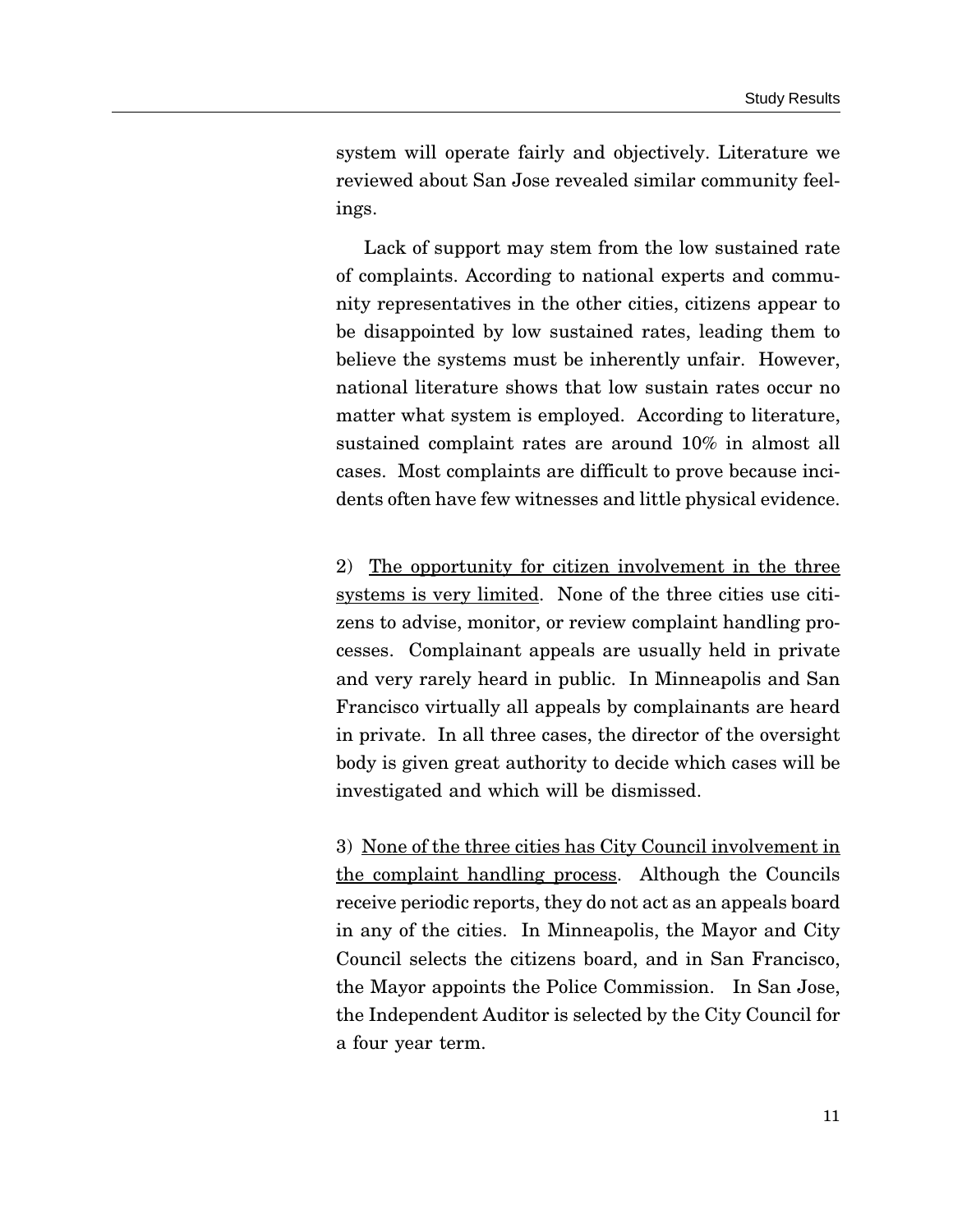4) Despite continuing legal battles, the San Francisco system still has not completely resolved its scope and authority during its 20 years of operation. The San Francisco OCC has two trial lawyers on staff who, according to the OCC Director, engage in legal battles with both the City Attorney and the police union. The OCC staff strongly recommended that Portland hire a staff attorney if we decided to implement an independent investigations model.

5) San Francisco and San Jose include recommendations for improvement. Minneapolis emphasizes fact-finding rather than any formal process for recommending changes to policies and procedures.

6) Mediation is considered to be a valuable tool by both police and oversight bodies in Minneapolis and San Francisco, despite the fact that few cases are actually mediated. San Jose is currently developing a mediation system.

7) An Early Warning system is critical to identify potentially serious behavioral problems. All three systems participate directly in notifying their police departments about officers who present potential problems.

8) Community outreach is critical to convince citizens that they can make complaints without fear of retribution and that their input will be seriously considered.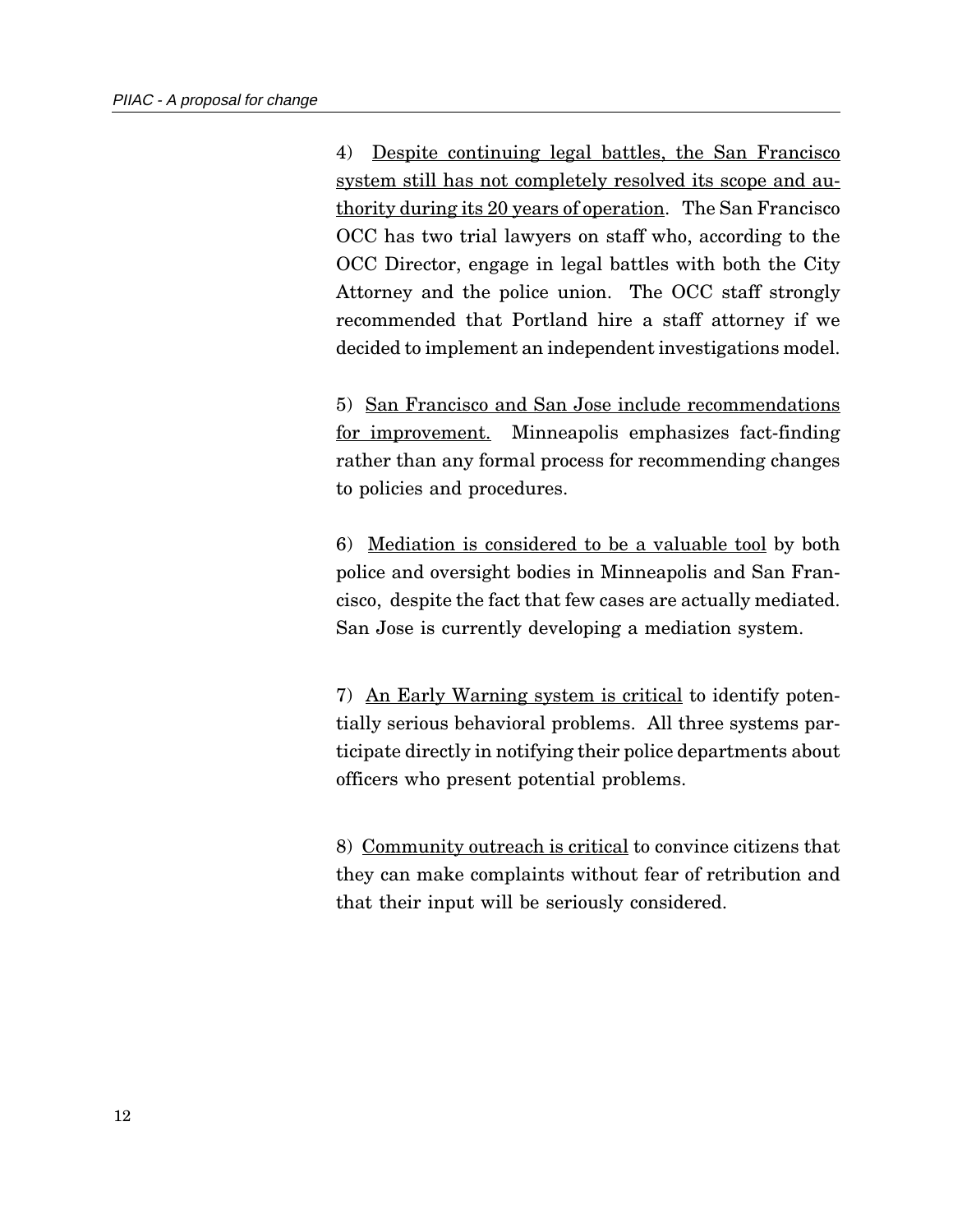### Proposal to Change the Police Complaint Handling System

We propose a revised model for handling citizen complaints about police behavior that retains the positive features of our existing system while adding new elements to improve legitimacy and integrity, and to facilitate police organizational improvement. In our view, a successful police oversight system must be 1) accepted as legitimate by all parties, 2) viewed as fair and thorough by the complainant and police officer, and 3) focused on changing police practices that contribute to citizen complaints.

We propose to create the Division of <u>Independent Police</u> Review (IPR*)* within the Office of the City Auditor. The IPR would assume a major role in accepting, reviewing, and investigating complaints about police behavior. While the Police Bureau would retain primary authority for investigating complaints, the staff of the IPR would receive initial complaints, review police investigative findings, monitor and report on complaint status, and conduct independent investigations when warranted. The IPR should not have authority to investigate shootings or deaths in custody, or to discipline officers.

We also propose that the City Council appoint a Citizen Review Committee to review and decide on citizen appeals of Police and IPR investigation findings. The Committee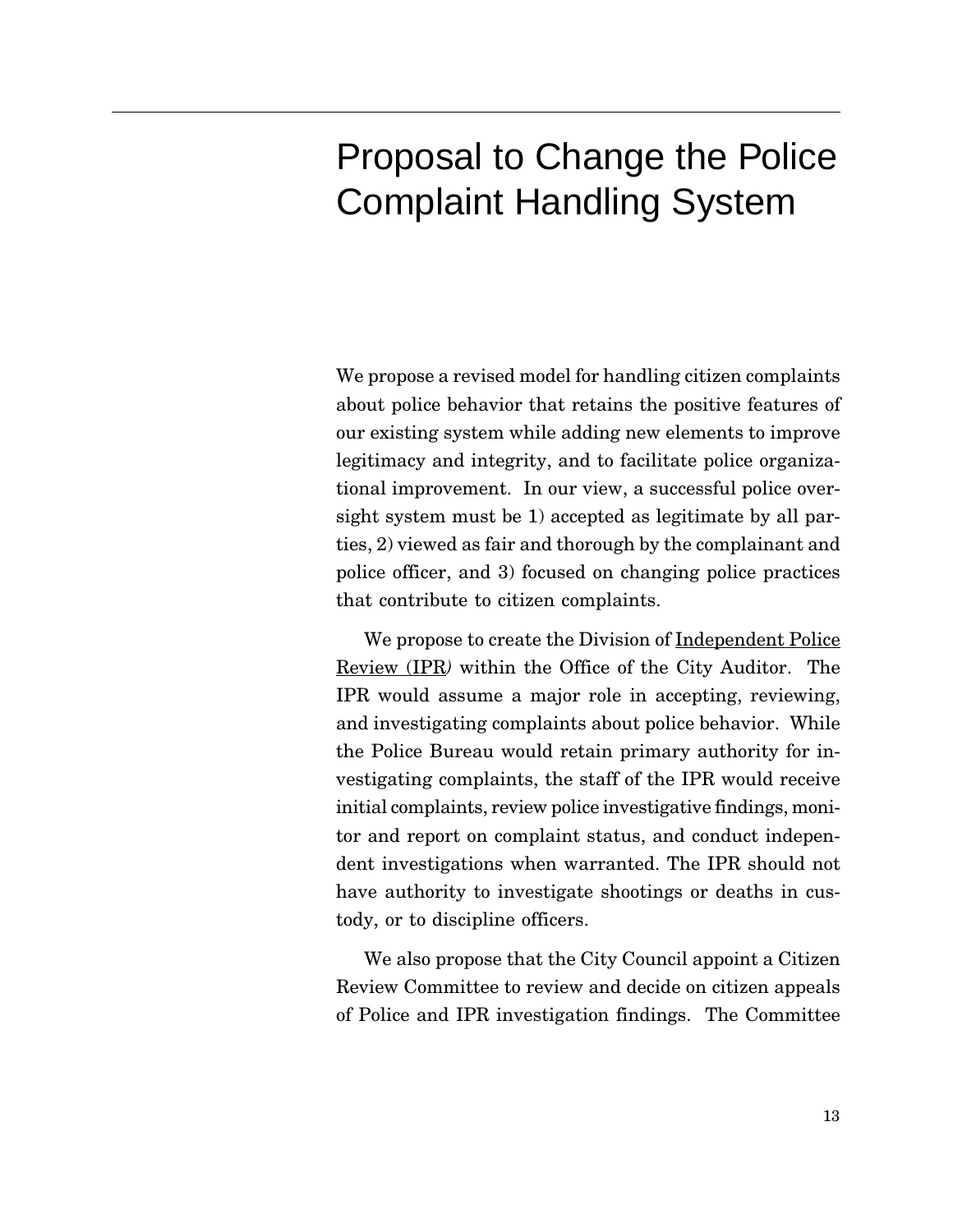will also meet regularly to review complaint trends and to advise the Bureau on ways to improve practices that contribute to citizen complaints.

The major elements of the new system would include:

#### **Central intake and record keeping**

The IPR will receive, track, and record all initial contacts. IPR will have authority to decline complaints, offer mediation, or to refer the complaint to other offices. IPR and the Police bureau will share a networked data base system to record and transmit complainant contacts. Complaint forms will be available in various formats throughout the City.

#### **Expanded use of mediation**

IPR will encourage mediation to resolve less serious complaints when appropriate. Mediation will be a voluntary choice by the complainant and the officer, but the results will be final.

#### **Authority for independent complaint investigation by IPR staff**

IPR may monitor and observe investigations conducted by the Police Bureau, but may also conduct independent investigations if warranted. If the IPR decides to conduct an independent investigation, IPR will use its investigators or hire contract investigators.

#### **Two opportunities for complainant appeals**

Complainants may request reconsideration of Police Bureau investigation findings and may appeal final investigative findings of the IPR.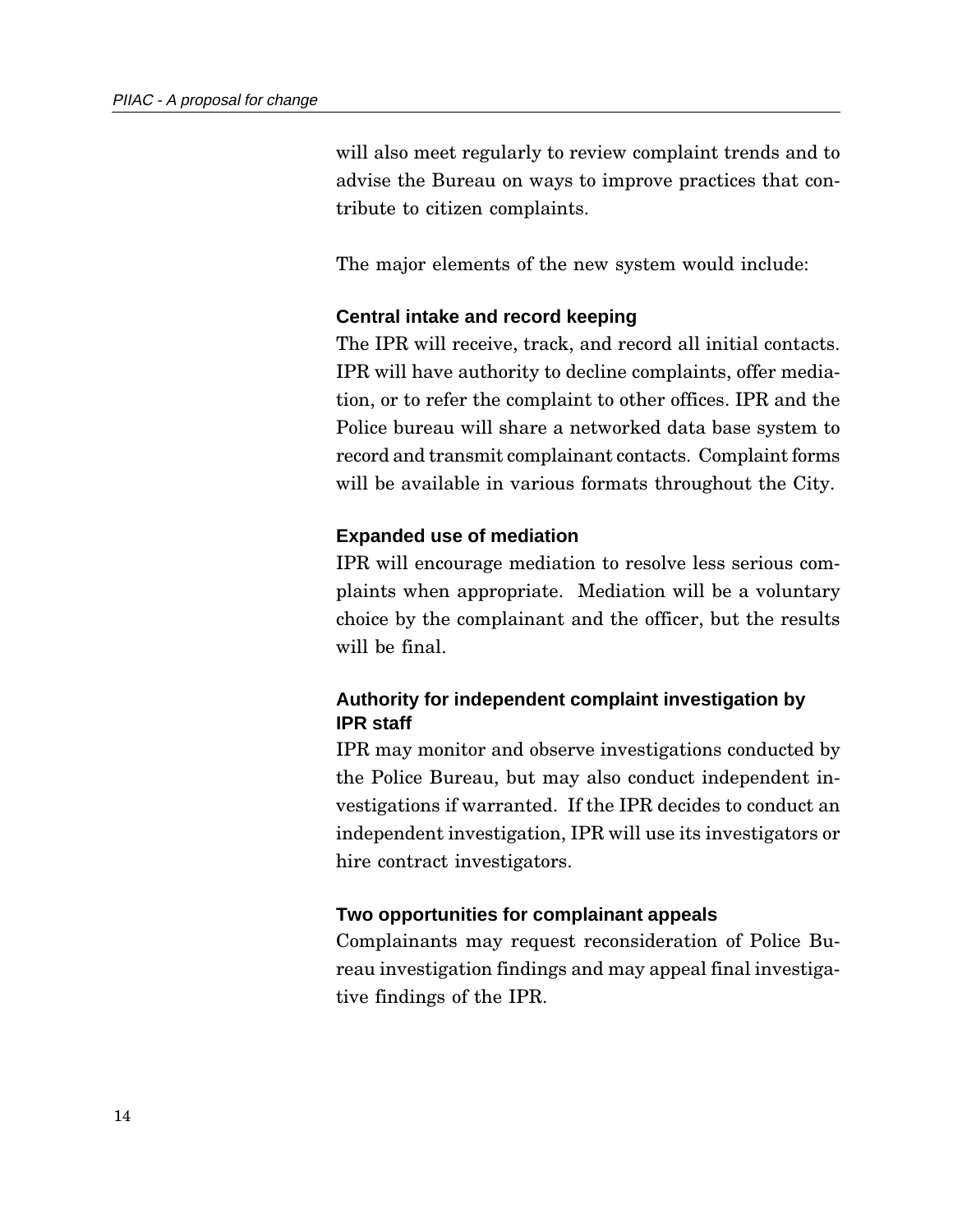#### **Citizen Review Committee to review and decide appeals**

A Citizen Review Committee should meet regularly to review police and IPR investigative results, to recommend reconsideration of IAD findings and to approve appeal of final investigation to public hearing.

#### **Public hearing to resolve disputed findings**

Disputed findings and complaint appeals of final investigations will be heard in a public hearing. The hearing will be held by a professional hearings officer or an independent adjudicator. Findings of the hearing will be final. The Police Chief must respond in writing to findings that differ from the Police findings on the complaint.

#### **Frequent public reporting of complaint status and resolution**

The IPR will prepare monthly, quarterly and annual reports on the status and resolution of all complaints for the Citizen Review Committee. Reports will assess timeliness, trend rates, nature of complaints, frequency of complaints, sustained rates, and other performance indicators. IPR will submit early warning reports to the Chief of Police and quarterly and annual reports to the City Council.

#### **Ongoing dialogue with citizens, police officers, and management**

The IPR will meet bimonthly with the Citizen Review Committee, police officers and union representatives, and police management to discuss complaint trends, evaluate the nature and cause of complaints, and to develop recommendations to improve practices that contribute to complaints.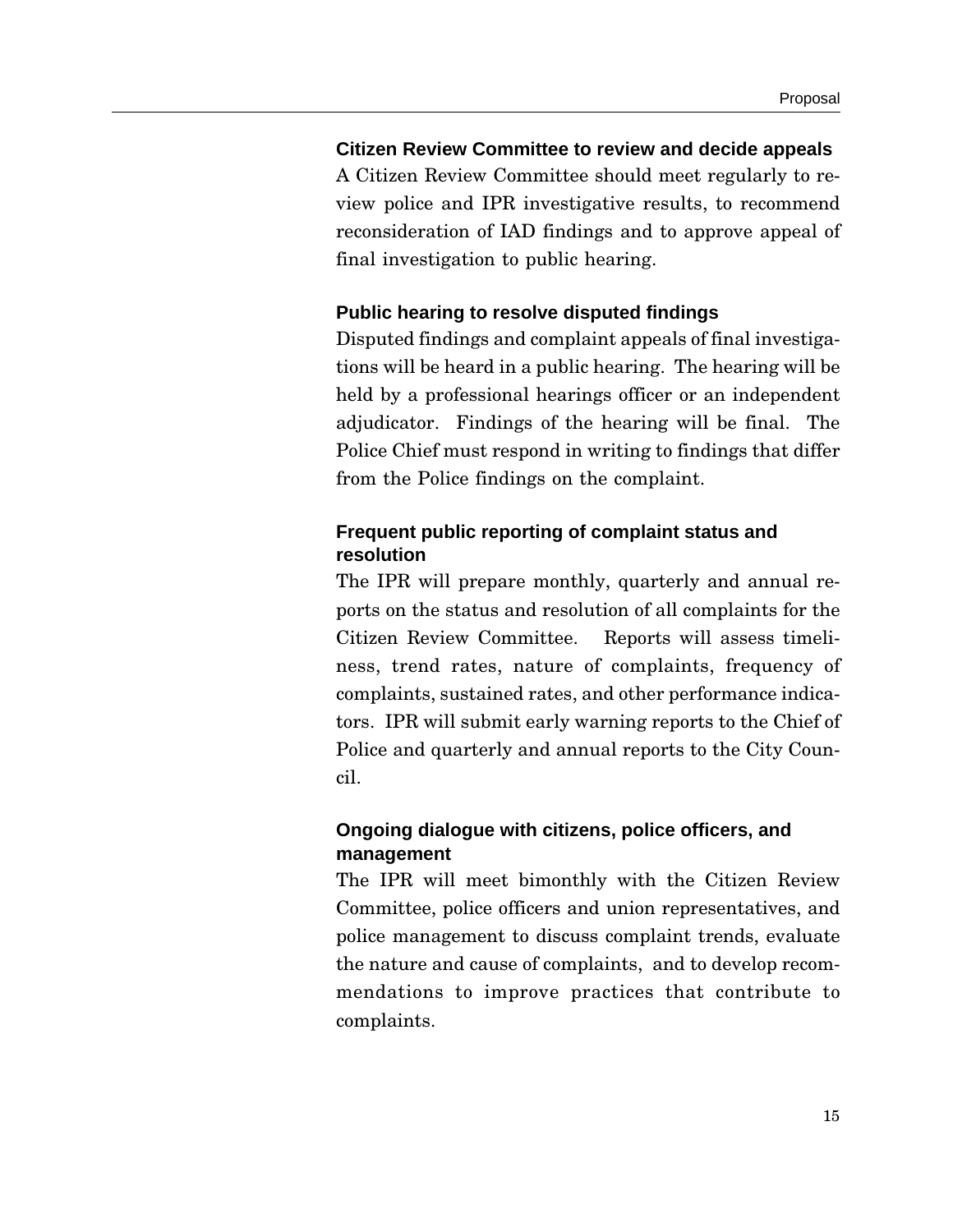We believe the proposed system offers several benefits not available in our existing system or in other systems we studied. Specifically, the proposed system:

- 1. Improves trust by moving complaint intake to a neutral site;
- 2. Strengthens police oversight by adding independent, professional investigators;
- 3. Retains active citizen input and offers redress through public hearings;
- 4. Focuses on police service improvement and the reduction of police complaints; and
- 5. Builds stronger community police ties by emphasizing outreach and mediation.

We estimate that the ongoing operating costs for the IPR Division will be about \$497,000. This includes a staff of seven. We propose that two intake positions be moved from IAD to the new office, and that the existing PIIAC Examiner position be retained. The four newly proposed positions represent new costs to the City of about \$329,000. In addition, one-time start-up costs are estimated to be approximately \$30,000.

A flowchart of the proposed complaint handling process and an organization chart are contained following our recommendations. Our specific recommendations are as follows.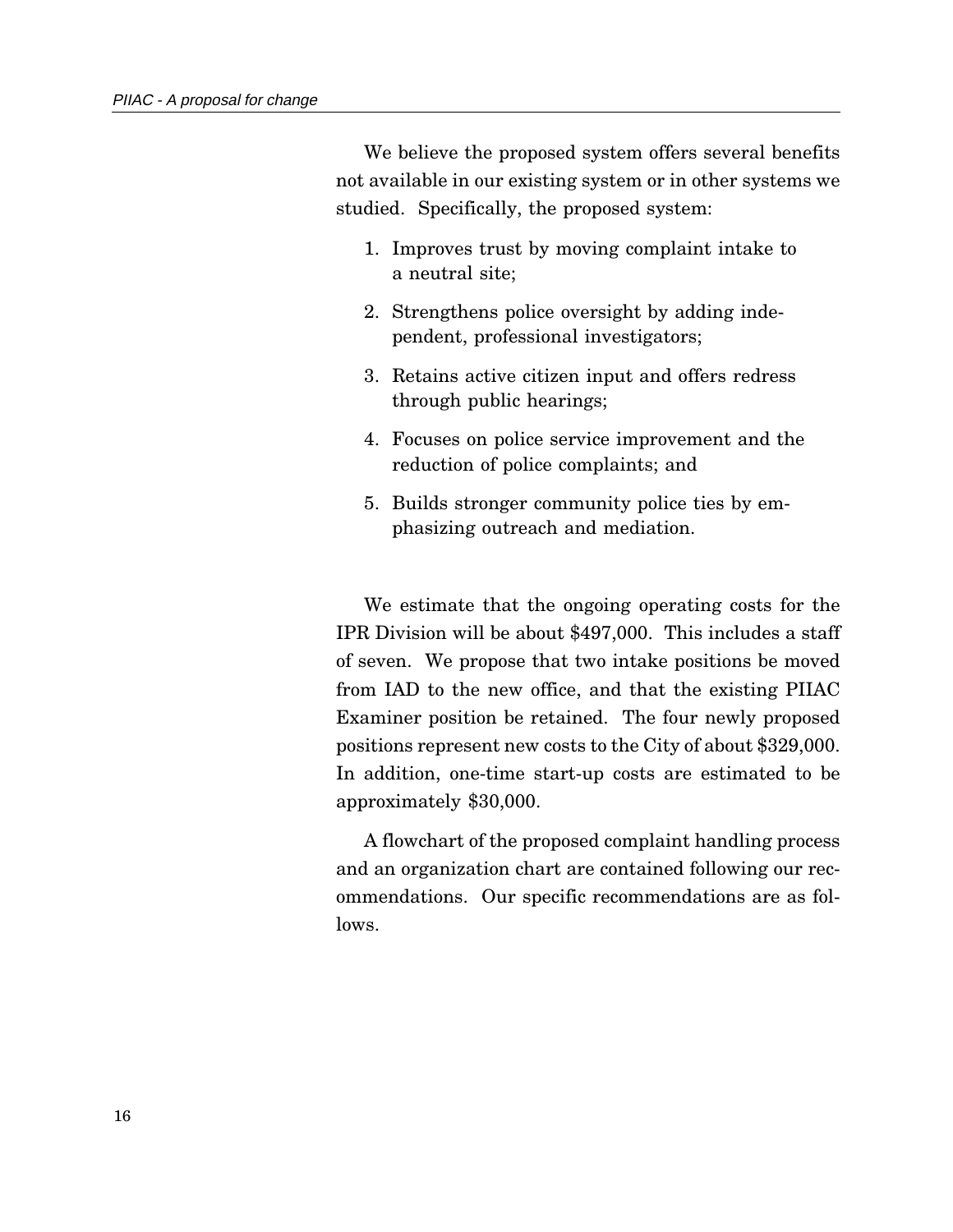#### **Recommendations #1 Create an Independent Police Review (IPR) Division within the Office of the City Auditor.**

The mission of the Division is to offer citizens a fair process for submitting complaints about police behavior that results in an objective resolution and improved police practices. The primary duties of the Division are to oversee the acceptance and resolution of citizen complaints about police, and to develop and transmit recommendations to improve the Portland Police Bureau. There should be a Director position created with broad powers for accepting, reviewing, and investigating citizen complaints about police behavior. The Director should have extensive investigative and administrative experience, preferably in a public safety capacity. The Director will be responsible for drafting new City Code and administrative procedures to implement the new system.

#### **#2 The IPR will be the primary intake point for citizens wishing to file complaints.**

The IPR will receive and record initial contacts with the public. A computer database will be shared with the Police Internal Affairs Division (IAD) to record, monitor, and manage all complaints. Interviews may be completed either at the IAD office, Police Bureau or another convenient City facility at the choice of the complainant or witnesses. IAD will develop criteria for declining, mediating, referring, or investigating complaints. If the case is to be investigated, sworn statements should be required.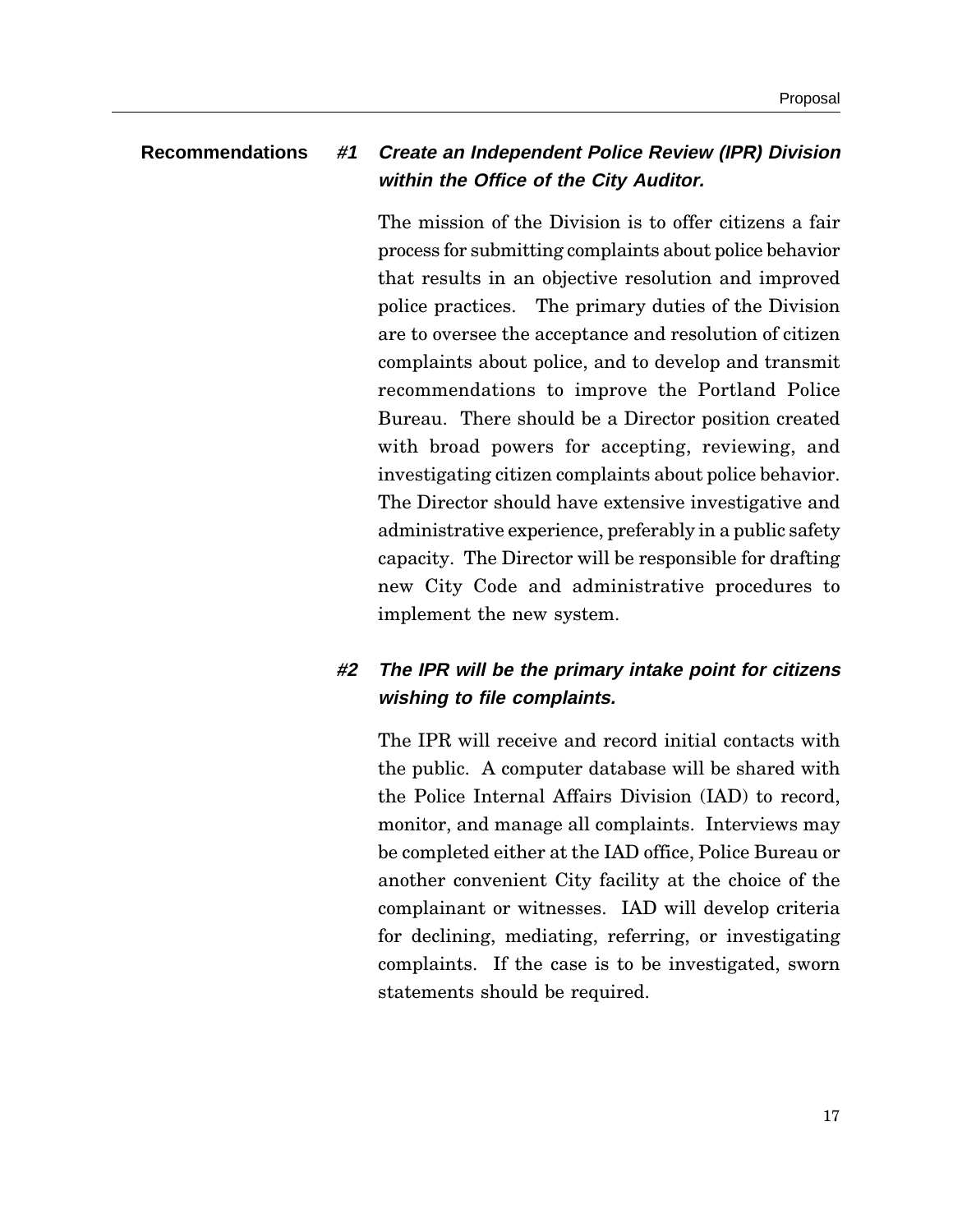#### **#3 The Mayor and City Council should appoint a Citizen Review Committee to the IPR.**

The Committee should meet regularly to review the status of complaints, to evaluate complainant appeals, and to recommend complaint submittal to public hearing. The committee will also act as an advisory board to the IPR-- reviewing periodic reports, assessing the number and nature of complaints, and developing recommendations for the Police Bureau on ways to reduce citizen complaints.

#### **#4 The primary responsibility of investigating citizen complaints should remain with IAD.**

IPR will refer complaints to the Police IAD for investigation. IPR staff may participate in the IAD interviews and closely monitor the complaint investigation. IAD will transmit investigation findings to IPR. IPR may request reconsideration of the finding if the Director believes fairness and thoroughness could be improved.

#### **#5 Give IPR authority to conduct independent investigations if warranted.**

The Director of IPR should have the authority to initiate independent investigations using staff or contract employees. Independent investigations can be initiated after IAD reconsideration of initial finding if the IPR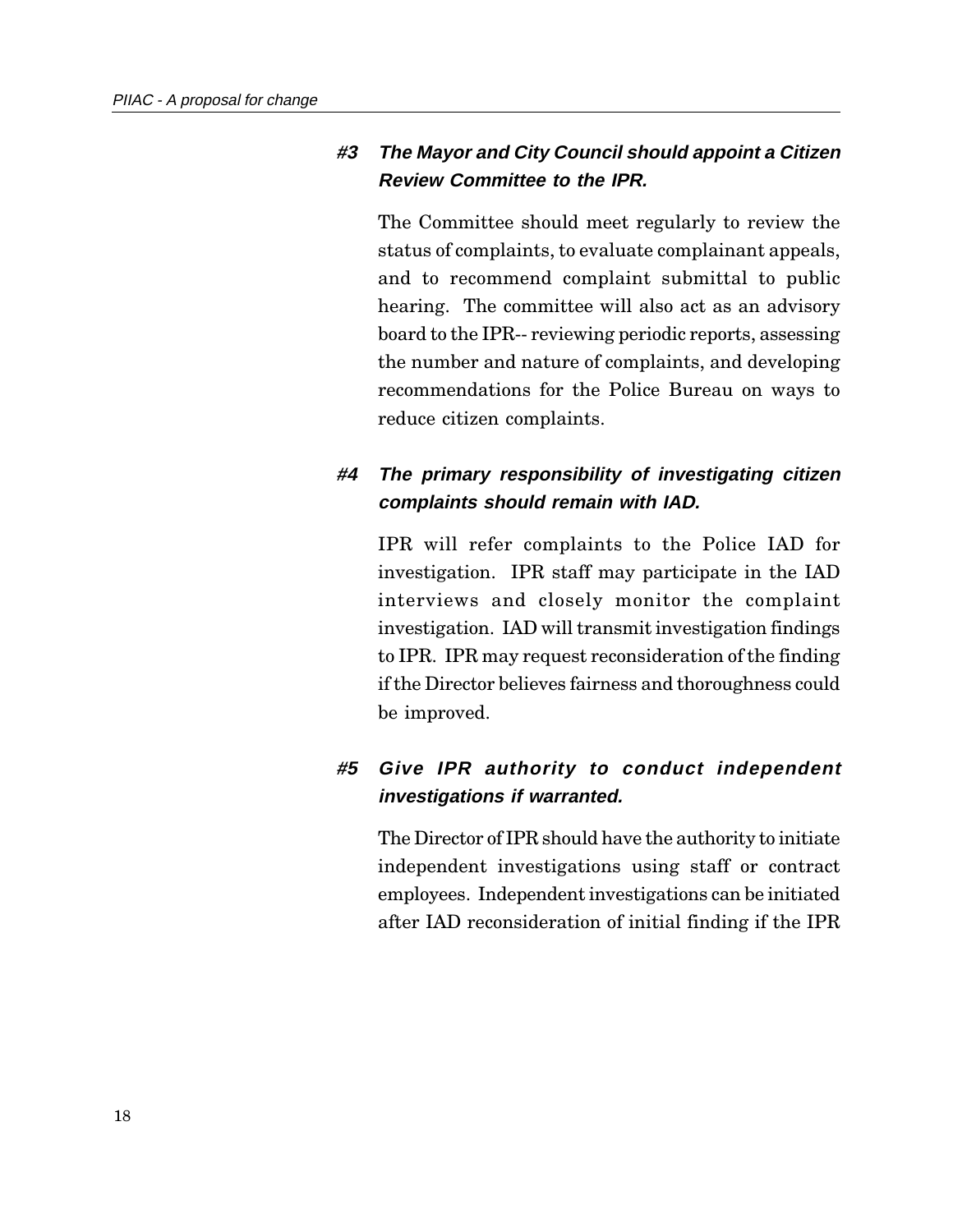believes the investigation was not thorough, complete, or sufficiently fair. For example, the IPR can initiate investigations if IAD fails to meet deadlines for timely completion of its work, consistently fails to conduct thorough investigations, or if the Director determines that a particular complaint merits special involvement.

#### **#6 Provide complainants two opportunities to appeal results of investigations.**

Complainants may receive reconsideration of police investigative findings if approved by the IPR or Citizens Review Committee. Complainants may also appeal findings of the IAD and IPR final investigations. The Citizens Review Committee must approve complainant appeals before forwarding to a public hearing.

#### **#7 The final disposition of complaint findings will be made at a public hearing.**

The City Auditor will appoint an independent hearing officer or professional adjudicator to resolve disagreements between parties after a final investigation. The Citizens Review Committee may also refer complaint appeals of final investigations to the public hearing. The Police Chief must report to the IPR to acknowledge the final findings and indicate whether action will be taken in response to the findings.

#### **#8 The Police Chief should determine the appropriate level of discipline for sustained complaints.**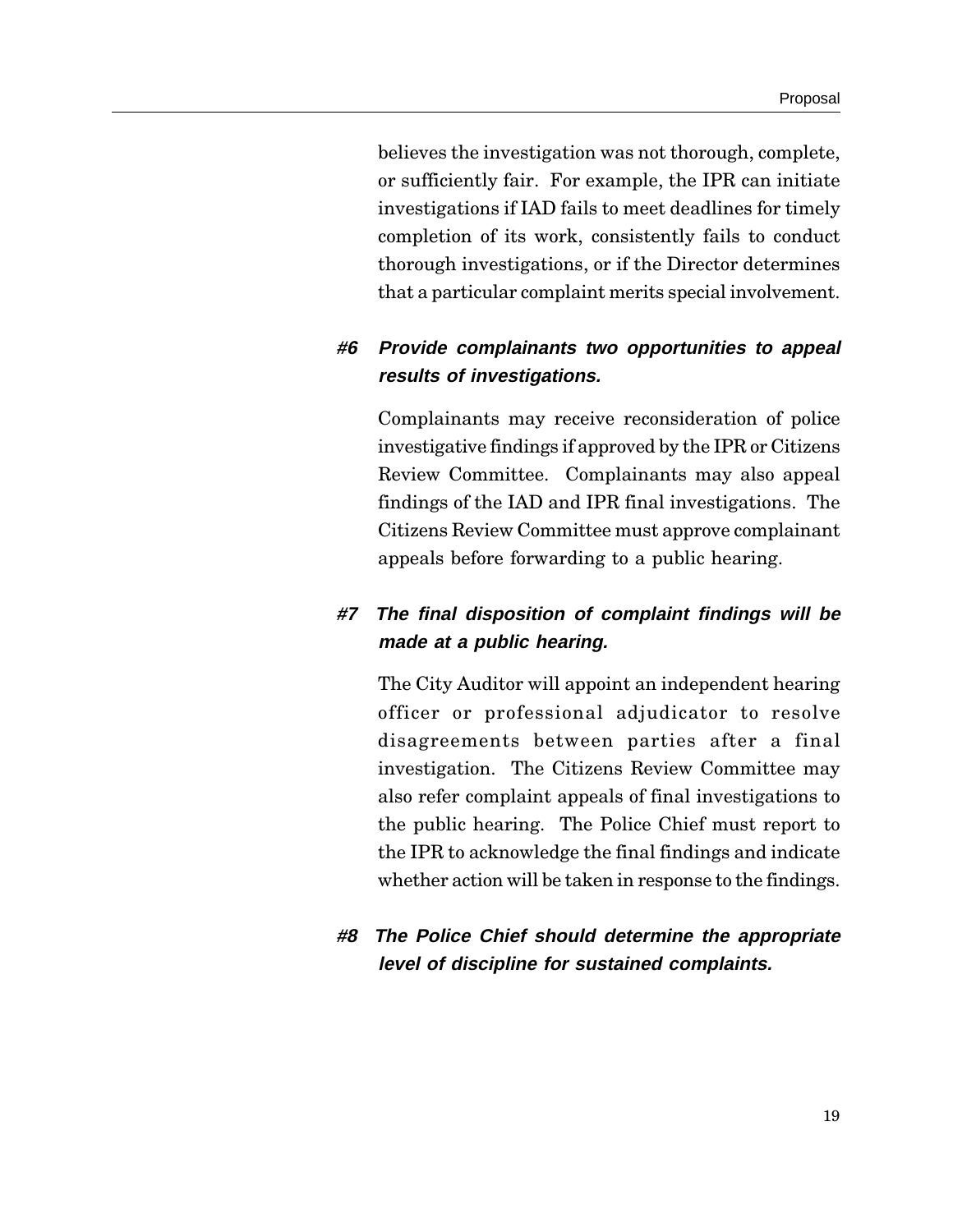#### **#9 IPR will prepare frequent public reports on the status and resolution of citizen complaints.**

The IPR should track and monitor the disposition of all cases from receipt to resolution. The IPR will provide periodic reports on individual officers to the Police Bureau's Early Warning System for appropriate personnel action. The IPR will prepare quarterly and annual reports to the Citizen Review Committee, the City Council, and the Police Chief. The IPR should also prepare special reports to City Council to address complaint handling timeliness, corrective actions, and other problem areas.

### **#10 The Citizen Review Committee should develop and submit recommendations to the Police Bureau for improvements to policies and procedures.**

Recommendations could include, but not be limited to, the types of recommendations made by the current Citizens Advisory Committee.

### **#11 IPR should implement an ongoing outreach program to inform citizens and police officers of the operation of the complaint handling system.**

The IPR should meet regularly with the Citizen Review Committee, police officers, union representatives, and police management. Complaint forms should be available at community facilities around the City and on-line. IPR should attend community meetings to make the public aware the Division's mission.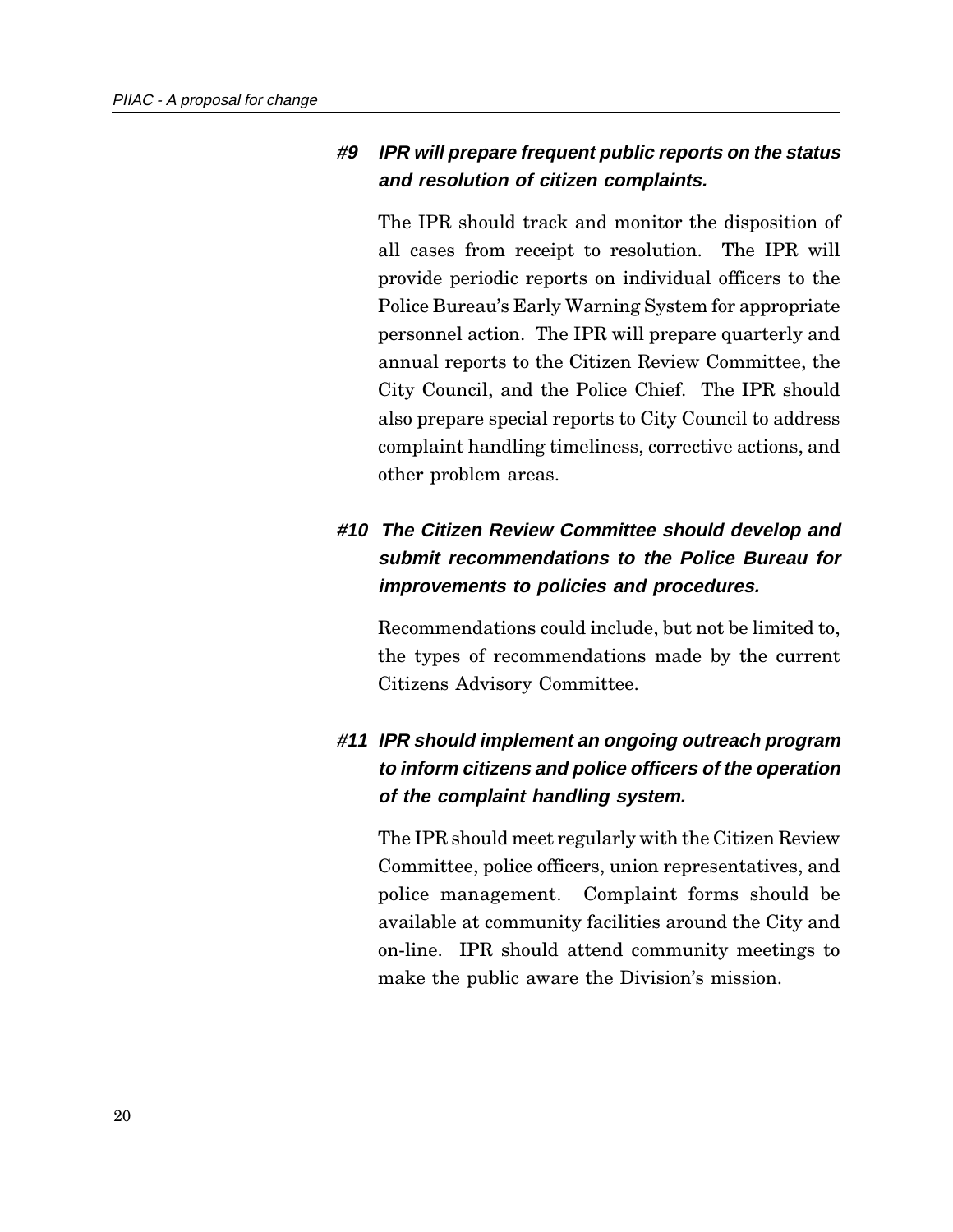#### **#12 Evaluation surveys be distributed on a regular basis to monitor customer service goals.**

Performance goals and measurement instruments, including customer surveys, should be developed, analyzed and reported on regularly. This should include surveys of complainants, police officers, and community satisfaction.

#### **#13 We do not recommend that the IPR review police shootings or deaths in custody.**

Other review mechanisms already exist for police shootings and deaths in custody. For example, the County grand juries, comprised of citizens, review these incidents under the purview of an independent agency, the District Attorney's Office. Further, the complexity of these cases are not suitable to the process we have developed. We believe there may also be legal uncertainties and liabilities which would need additional research to identify.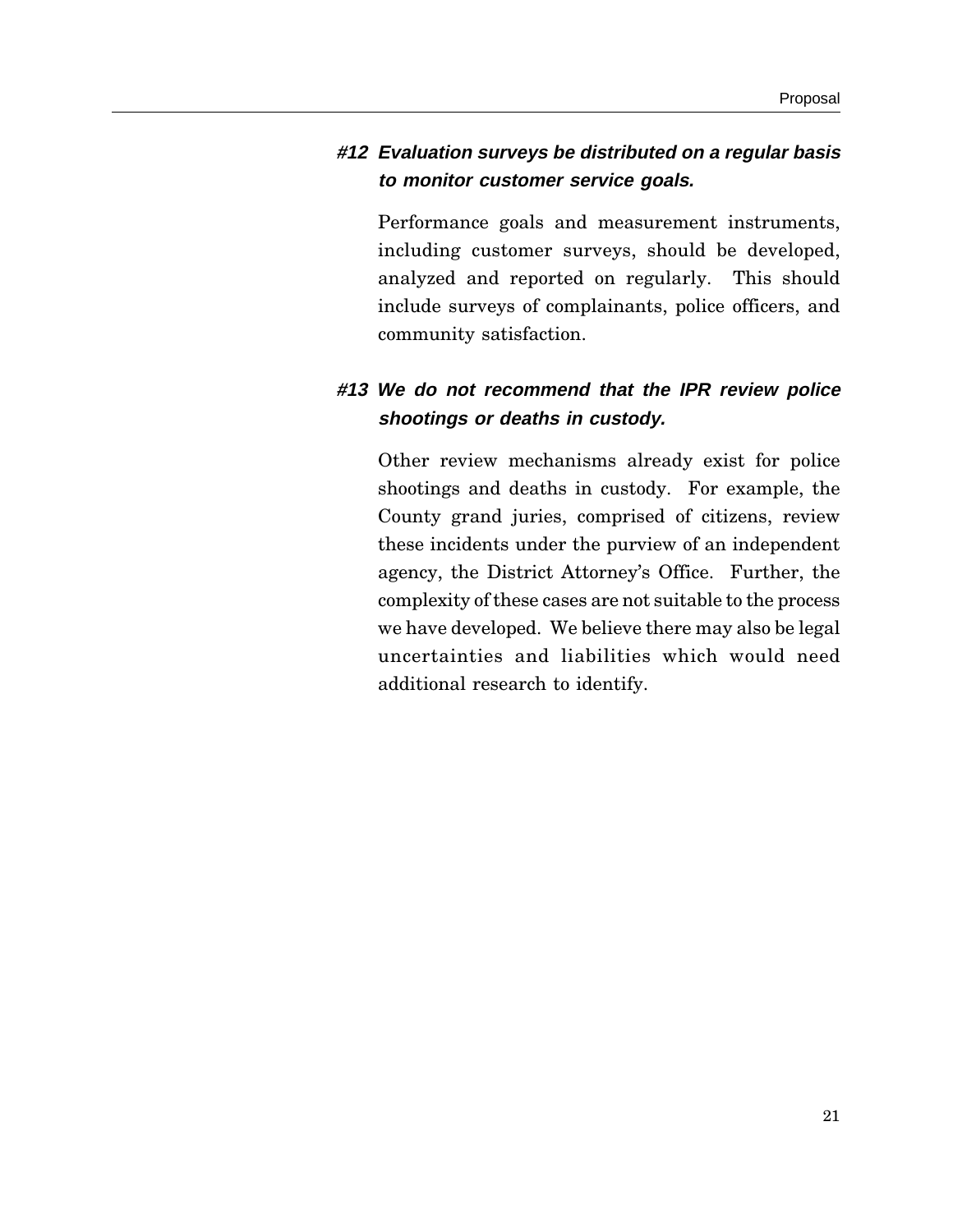PIIAC - A proposal for change

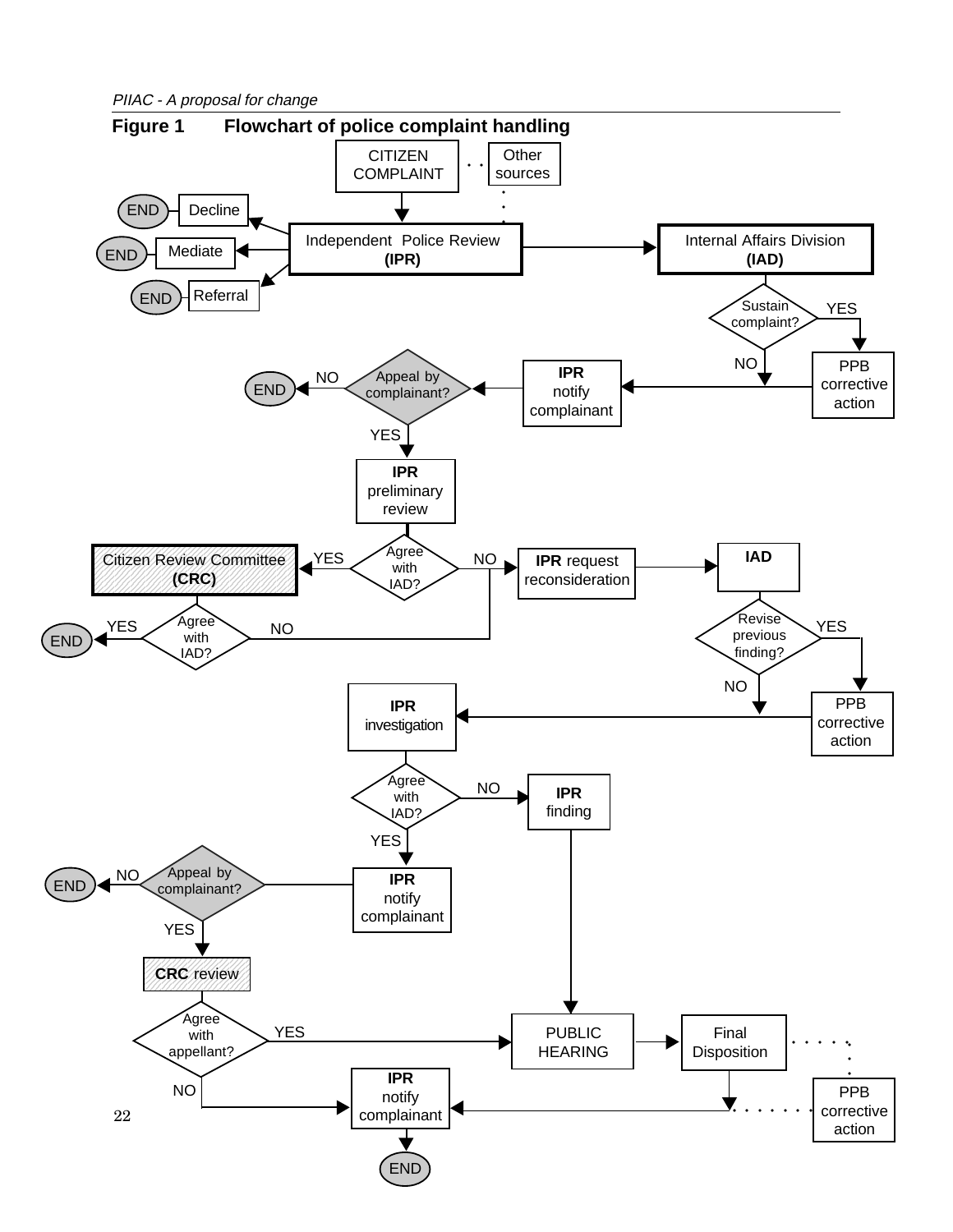#### **Figure 2 Independent Police Review Division Organization Chart**

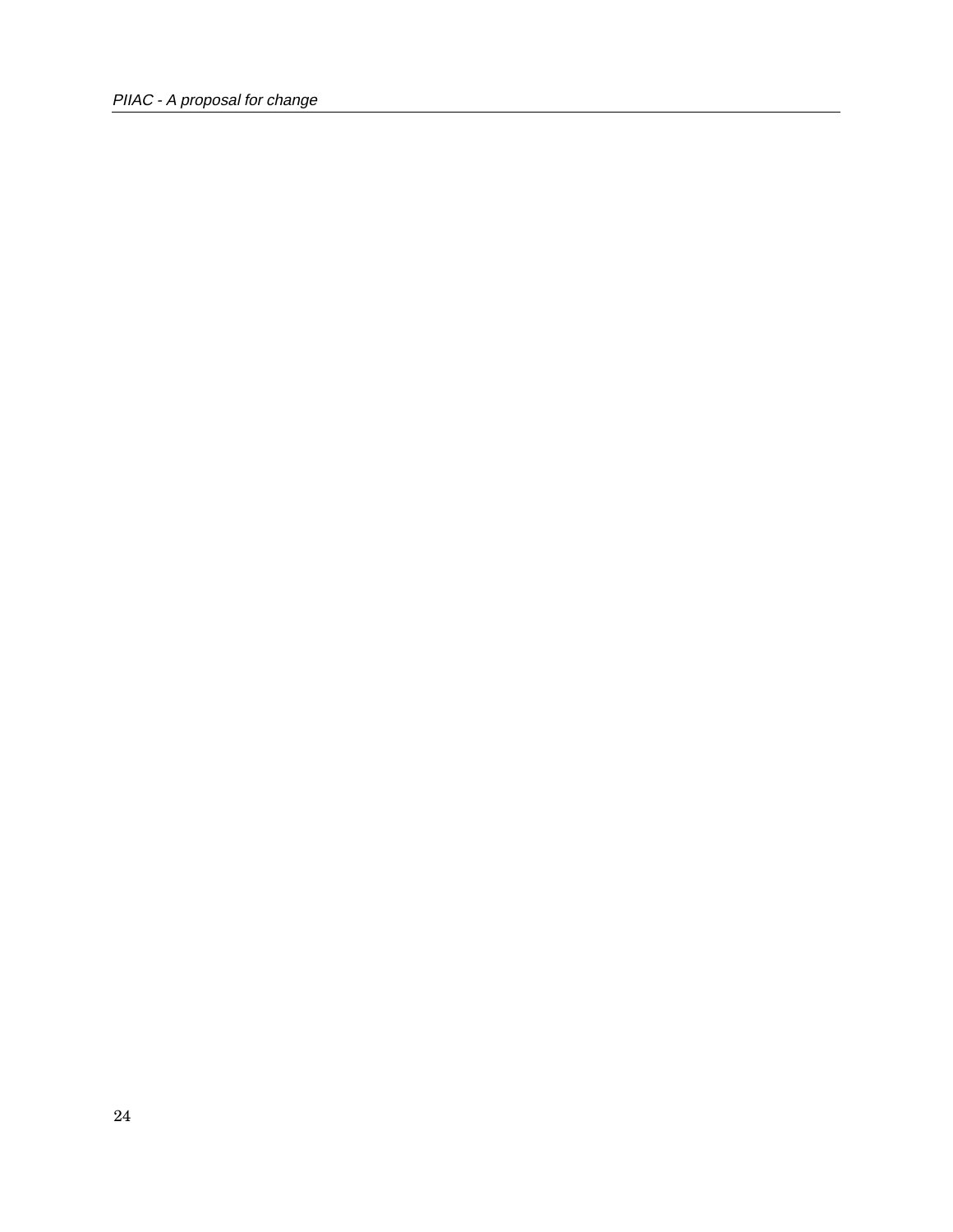## Sources

| <b>Local Interviews</b>  | Charles Ford, Work Group minority member, and           |
|--------------------------|---------------------------------------------------------|
|                          | PIIAC Chair                                             |
|                          | T.J. Browning, Work Group majority member               |
|                          | Alan Graf, Work Group majority member                   |
|                          | Diane Lane, Work Group majority member                  |
|                          | Dan Handleman, Work Group majority member               |
|                          | Will Atkinson, Work Group minority member               |
|                          | Lisa Botsko, Work Group minority, former PIIAC Examiner |
|                          | Todd Olson, Work Group majority member, and             |
|                          | former PIIAC Chair                                      |
|                          | Dr. Michael Hess, PIIAC Examiner                        |
|                          | Bret Smith, Portland Police Bureau Internal Affairs     |
|                          | Commander                                               |
|                          | Robert King, President, Portland Police Association     |
|                          | Jeff Barker, Lt., Portland Police Bureau                |
|                          |                                                         |
| <b>Expert Interviews</b> | Dr. Samuel Walker, University of Nebraska at Omaha      |
|                          | Dr. Ken Adams, <i>Indiana University</i>                |
|                          | Dr. Robert Worden, New York University at Albany        |
|                          | Dr. Richard Terrill, Georgia State University           |
|                          |                                                         |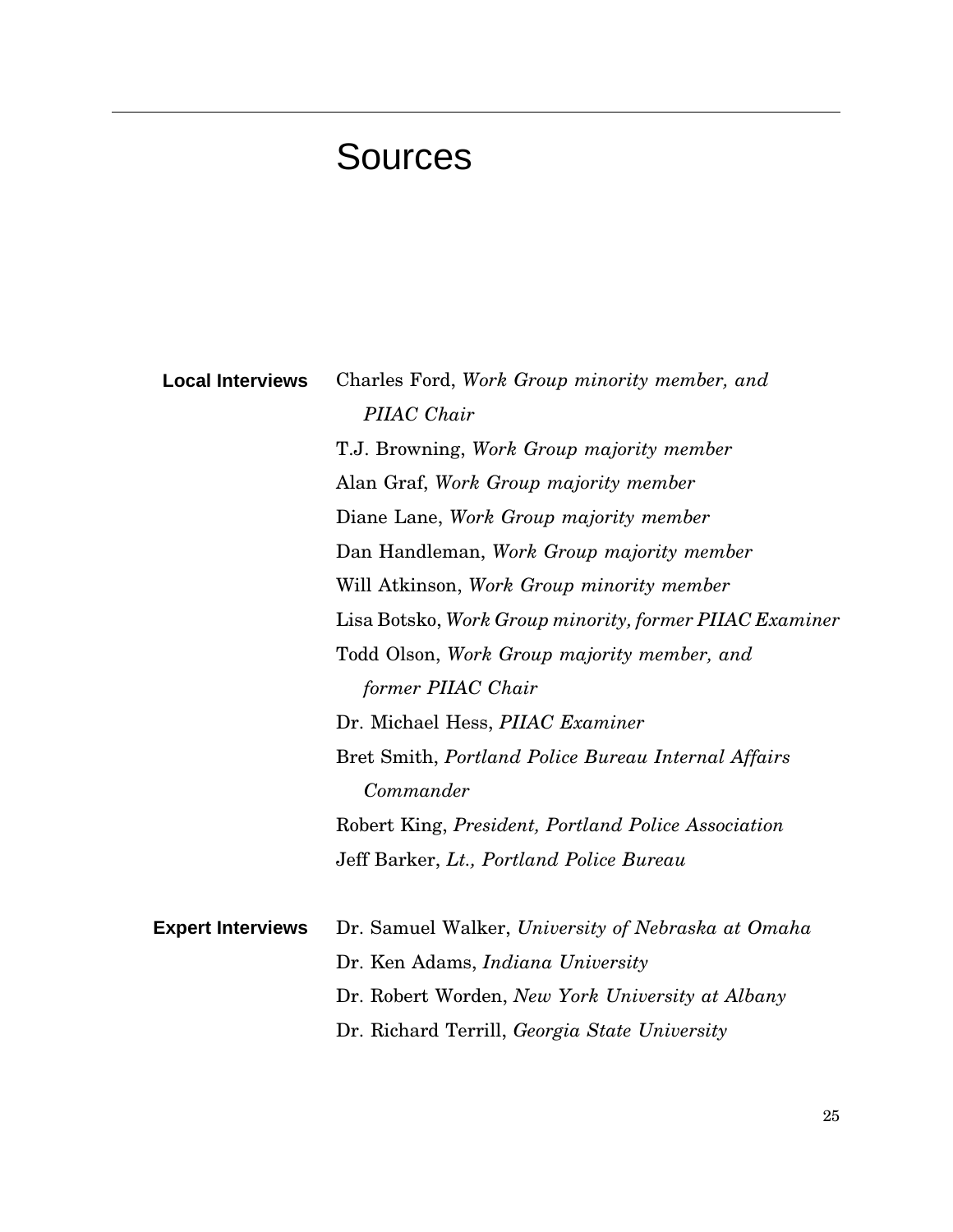| <b>Other City Interviews</b> | Pat Hughes, Director Minneapolis Civilian Review Authority   |
|------------------------------|--------------------------------------------------------------|
|                              | Darrel Lynn, Chair Minneapolis Civilian Review Board         |
|                              | Clarence Hightower, President Minneapolis Urban League       |
|                              | Kenneth White, Director Minneapolis Civil Rights Division    |
|                              | Lyle Delaney, Treasurer Police Officer Federation of         |
|                              | Minneapolis                                                  |
|                              | Sergeant Kroemer, Minneapolis Police Department              |
|                              | David Shannon, Reporter, Minneapolis Star Tribune            |
|                              | Mary Dunlap, Director, San Francisco Office of Citizen       |
|                              | Complaints                                                   |
|                              | Staff members, San Francisco Office of Citizen               |
|                              | Complaints                                                   |
|                              | Kathy Mahoney, Attorney, San Francisco Police Officers       |
|                              | Association                                                  |
|                              | Diana Frappier, Legal Director, Bay Area Police Watch        |
|                              | Teresa Geurrero-Daly, San Jose Independent Auditor           |
|                              | Lt. Chris Moore, San Jose Police Department Internal Affairs |
|                              | Division Commander                                           |
|                              | Gerald Silva, City Auditor, City of San Jose                 |
|                              |                                                              |
| <b>Publications</b>          | Majority Report of the Mayor's PIIAC Work Group, October,    |
|                              | 2000                                                         |
|                              | Minority Report of the Mayor's PIIAC Work Group, October,    |
|                              | 2000                                                         |
|                              | Portland's System for Handling Citizen Complaints about      |
|                              | Police Misconduct can be Improved, Office of the City        |